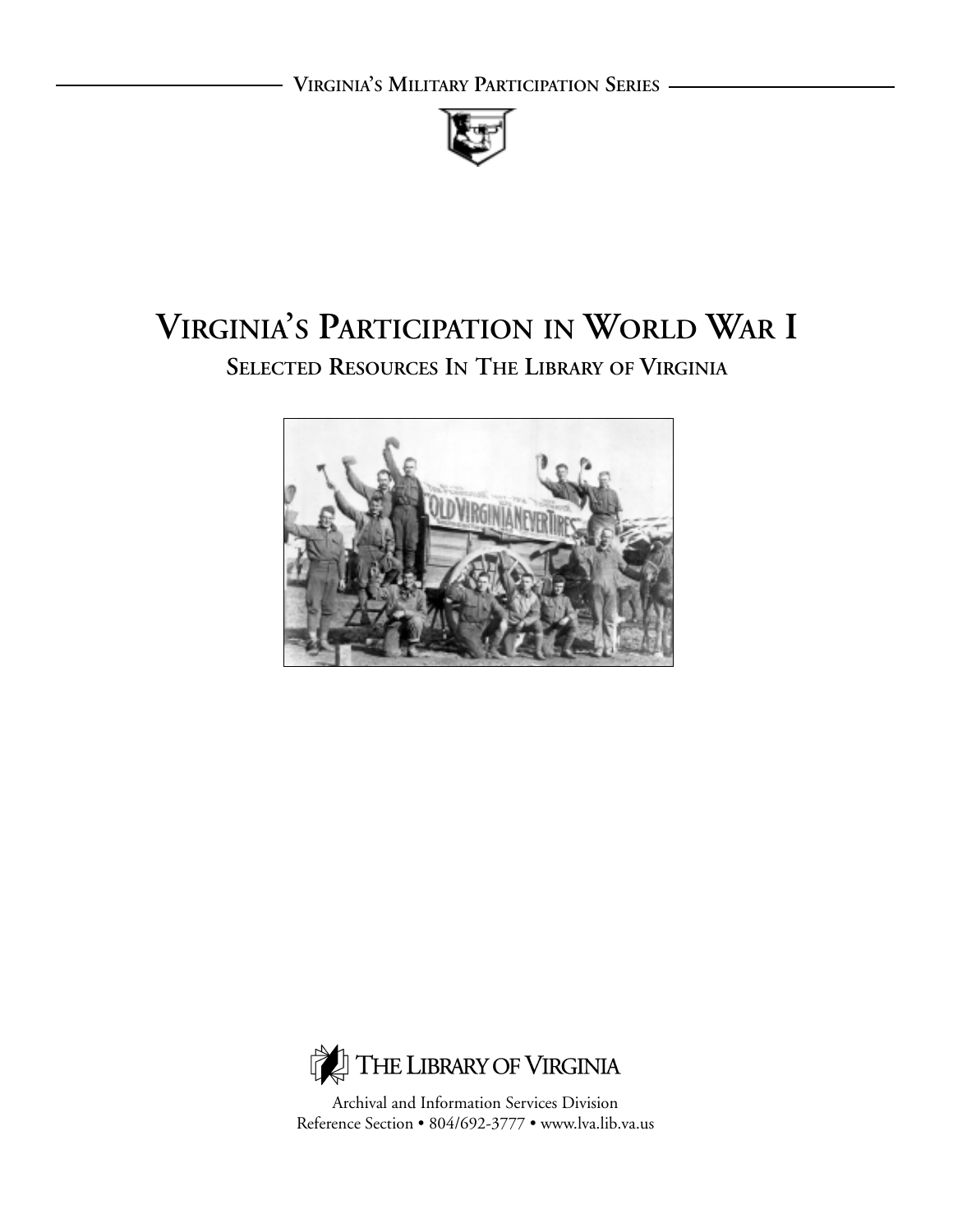Cover Illustration: U.S. Army Signal Corps photograph, courtesy of the Library of Virginia.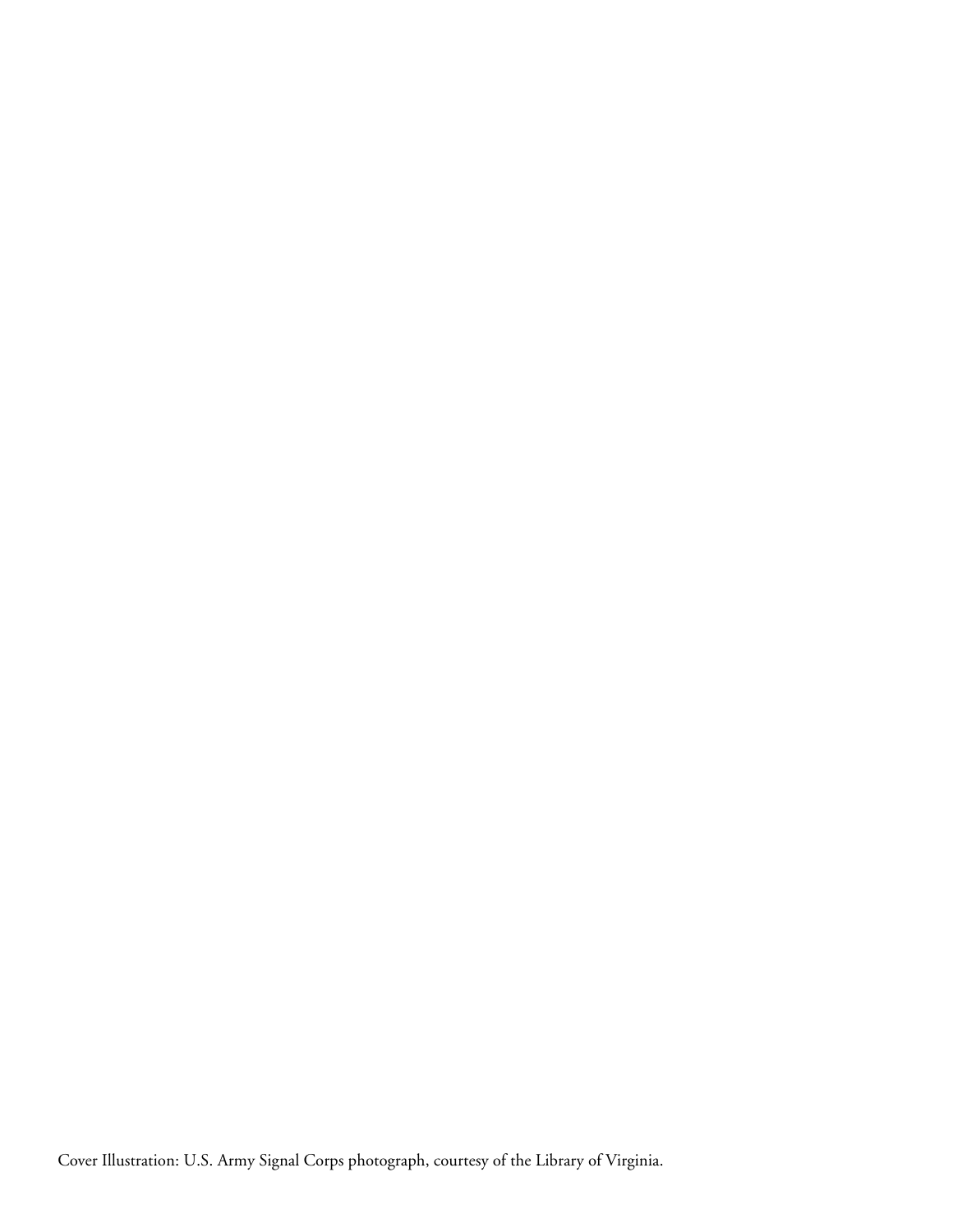# **INTRODUCTION**

This bibliography is one of a series intended to be companions to the Virginia Military Dead database available via The Library of Virginia home page on the worldwide web. It should come in handy when the database user needs to fill in gaps in information or understanding regarding information found in the database. Unless otherwise noted, all items listed below are located in the stacks.

# **TABLE OF CONTENTS**

| Government Records<br>19 |
|--------------------------|
|                          |
|                          |
|                          |
|                          |
|                          |
|                          |
|                          |
|                          |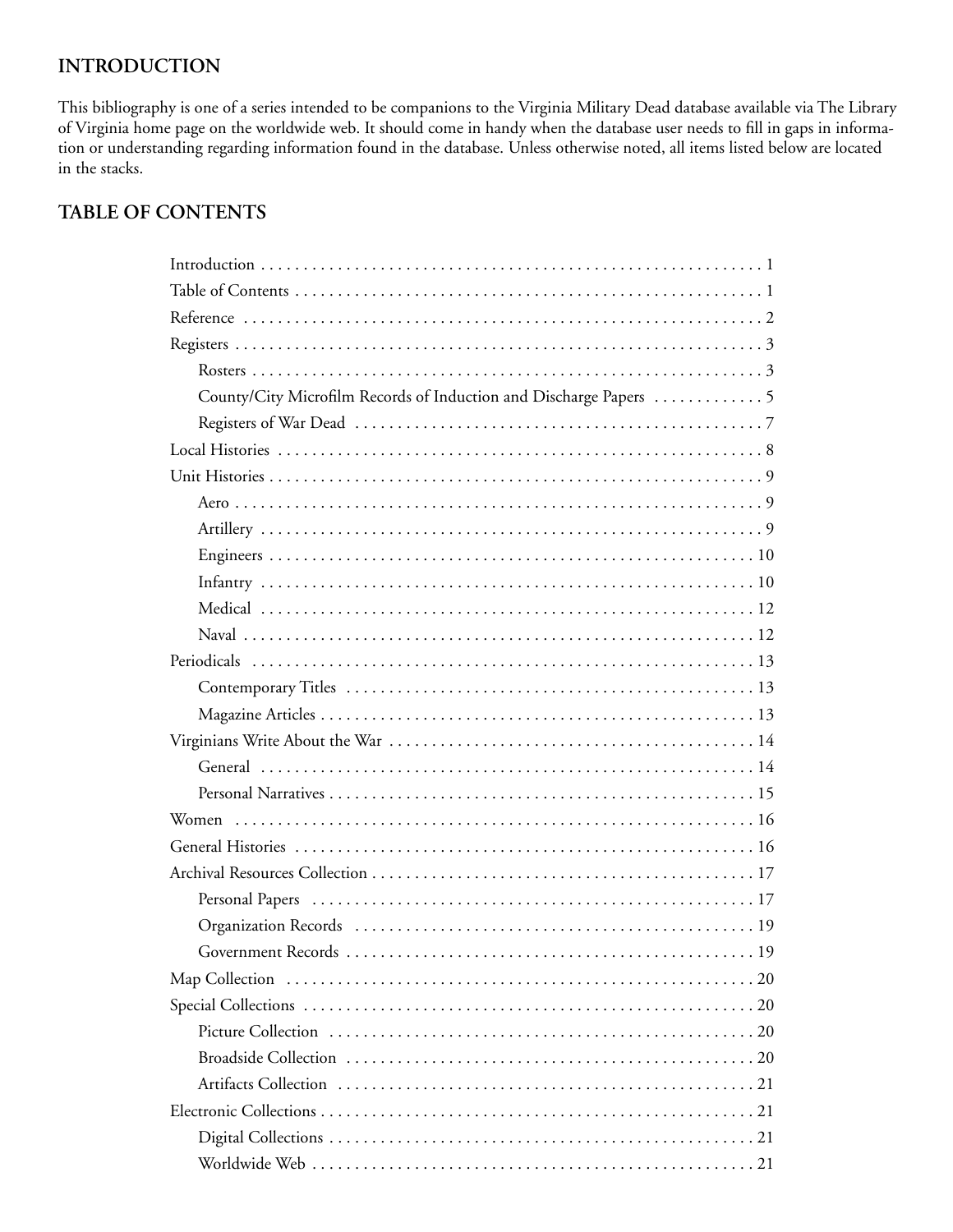## **REFERENCE**

These materials provide easy access to authoritative information or facts about World War I and related military organizations. Items are arranged alphabetically by author and/or title.

- *American Armies and Battlefields in Europe*. Washington, D.C.: Center of Military History, U.S. Army, 1992. D 114.2:AR 5/4
- American Battle Monuments Commission. *American Armies and Battlefields in Europe: A History, Guide, and Reference Book*. Washington, D.C.: U.S. Govt. Print. Off., 1938. Y 3. Am 3: B 32 1938
- *The Americans in the Great War*. Michelin Illustrated Guides to the Battlefields (1914–1918). Milltown, N.J.: Michelin Tire Co., 1920. D528 A7
- Davis, Arthur Kyle. *Virginia Military Organizations in the World War. With Supplement of Distinguished Service*. Richmond, Va.: Virginia War History Commission, 1927. D570.85 V8 A4 v. 5
- Dornbusch, Charles Emil, comp. *Histories of American Army Units, World Wars I and II and Korean Conflict, With Some Earlier Histories*. Washington, D.C.: Dept. of the Army, Office of the Adjutant General, Special Services Division, Library and Service Club Branch, 1956. D 102.2:Ar 5
- Dornbusch, Charles Emil. *Unit Histories of the United States Air Forces, Including Privately Printed Personal Narratives*. Hampton Bays, N.Y.: Hampton Books, 1958. Z6724 A3 D66
- George C. Marshall Research Foundation. *Posters of World War I and World War II in the George C. Marshall Research Foundation*. Charlottesville, Va.: University Press of Virginia, 1979. Picture Collection Reference D522.25 G46
- Johnson, Richard S. *How to Locate Anyone Who Is or Has Been in The Military: Armed Forces Locator Guide*. Spartanburg, S.C.: MIE Pub., 1999. Ref UA23 J58 1999
- *A List of Neutral Ships Sunk by the Germans from August 8, 1914, to April 26, 1917*. London: n.p., 1917. D591 L5 Many of the ships listed herein were American and/or were sailing to or from Virginia ports.
- McKenney, Janice E. *Field Artillery: Regular Army and Army Reserve*. Washington, D.C.: Center of Military History, U.S. Army, 1992. D 114.11:Ar 7/2
- Neagles, James C. *U.S. Military Records: A Guide to Federal and State Sources, Colonial America to the Present*. Salt Lake City, Utah: Ancestry, 1994. Ref E181 N43 1994
- Newman, John J. *Uncle, We Are Ready! Registering America's Men, 1917–1918: A Guide to Researching World War I Draft Registration Cards*. North Salt Lake, Utah: Heritage Quest, 2001. D570.8 R4 N48 2001
- *The Official Record of the United States' Part in the Great War . . .* . N. p., 1923. D570 O4 Includes specific and detailed references to many Virginians.
- *Order of Battle of the United States Land Forces in the World War*. Washington, D.C.: Center of Military History, United States Army, 1988. D114.2:B32
- *Register of the Commission and Warrant Officers of the Navy of the United States, Including Officers of the Marine Corps*. Washington, D.C.: Secretary of the Navy, 1814–. N 1.10: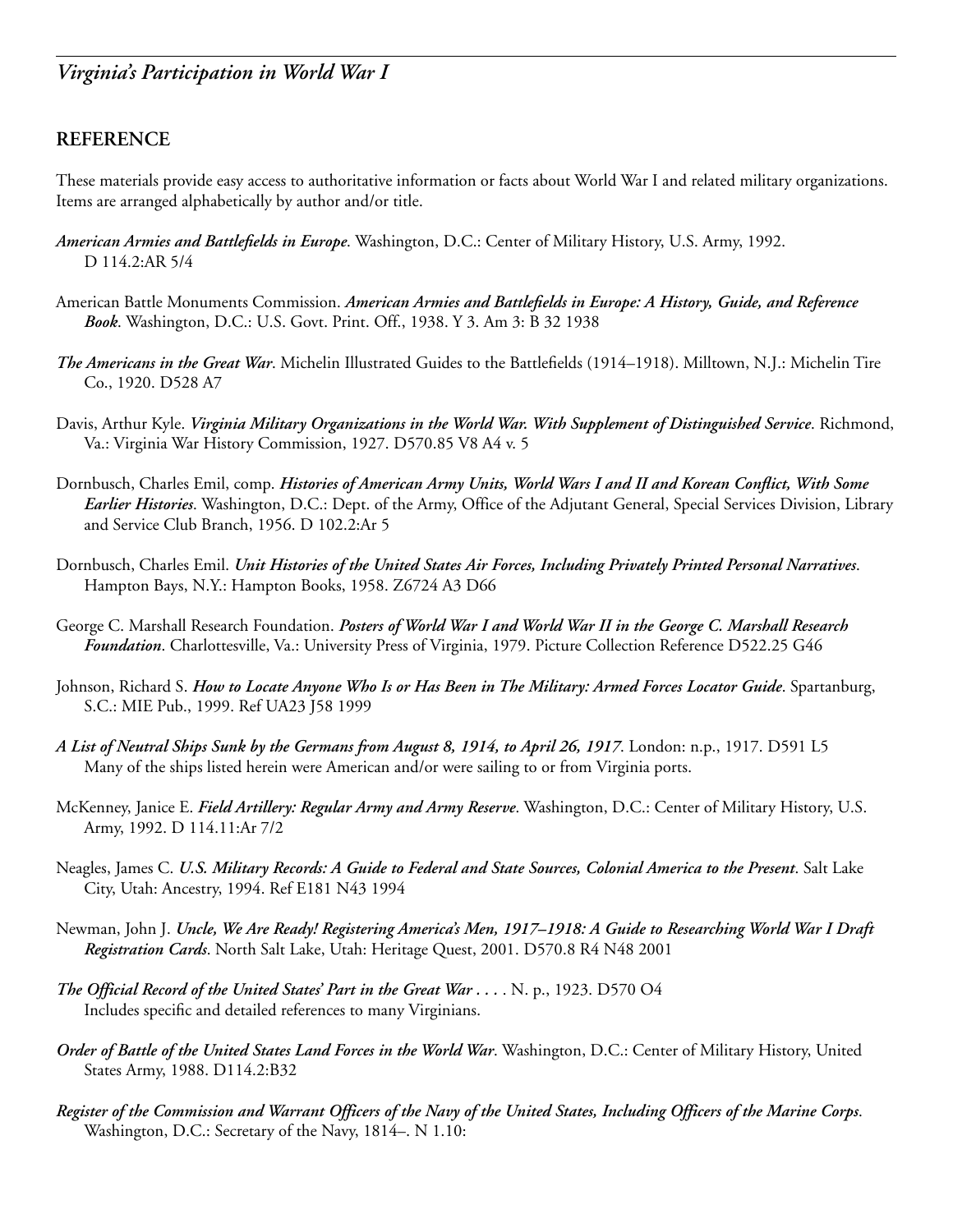Sassé, Fred A. *Rookie Days of a Soldier*. St. Paul, Minn.: W. G. Greene, 1924. D570.9 S3

A veritable almanac of facts and figures, glossaries, insignia, organizational and historical information, etc., this book contains a wealth of information every new soldier needed to know about how things were done in the Army. The amount of useful information that is packed into this little book is simply amazing.

- Schaefer, Christina K. *The Great War, A Guide to the Service Records of All the World's Fighting Men and Volunteers*. Baltimore, Md.: Genealogical Publishing Co., 1998. D609 A2 S29 1998
- Skillman, Willis Rowland. *The A.E.F.; Who They Were, What They Did, How They Did It*. Philadelphia, Pa.: G. W. Jacobs, 1920. D570 S6

An almanac of statistical, organizational and historical information regarding each of the divisions that made up the American Expeditionary Force.

- Thayer, Lucien H. *America's First Eagles: The Official History of the U.S. Air Service, A.E.F. (1917–1918)*. San Jose, Cal.: R. J. Bender Publishing; Mesa, Ariz.: Champlin Fighter Museum Press, 1983. D606 T37
- *United States Army in the World War, 1917–1919*. Washington, D.C.: Center of Military History, U.S. Army, 1988–1992. D 114.8: v.1–17
- U. S. Bureau of Navigation, Navy Dept. *Navy Directory; Officers of the United States Navy and Marine Corps, Also Including Officers of the United States Naval Reserve, Active, Marine Corps Reserve, Active, and Foreign Officers Serving with the Navy*. Washington, D.C.: Govt. Printing Office, 1918–. N 1.24:
- Virginia War History Commission. *Publications of the Virginia War History Commission. Source Volume . . .* Richmond, Va.: The Commission, 1923–27. D570.85 V8 A4
- Virginia War Service Bureau. *Information Relating to Veterans Relief Under Economy Act of March 20, 1933*. Richmond, Va.: The Bureau, 1933. UB374 V8 A55 1933
- Virginia War Service Bureau. *Service Plan of the War Service Bureau*. Richmond, Va.: Division of Purchase and Print., 1932. UB374 V8 A55 1932
- Wilson, John B. *Armies, Corps, Divisions, and Separate Brigades*. Washington, D.C.: Center of Military History, U.S. Army, 1999. D 114.11:Ar 5/2/999
- Wyllie, Robert E. *Orders, Decorations and Insignia, Military and Civil; with the History and Romance of Their Origin and a Full Description of Each.* New York: G. P. Putnam's Sons, 1921. CR4509 W9

### **REGISTERS**

These items contain lists of personnel who participated in the war from various localities or organizations and include information on at least one Virginian.

#### **ROSTERS**

American Legion. Dept. of Virginia. Richmond. *The American Legion Directory, Richmond District . Richmond Post, no. 1, North Richmond Post, no. 38, South Richmond Post, no. 137, American Legion Auxiliary (to Richmond Post, no. 1)*. Richmond, Va.: 1922–. D570 A13 R5

Aston, Andrew C. *Roster, 3rd Battalion, 317th Infantry*. Richmond, Va.: Dietz Printing Co., 1919. D570.33 317th A85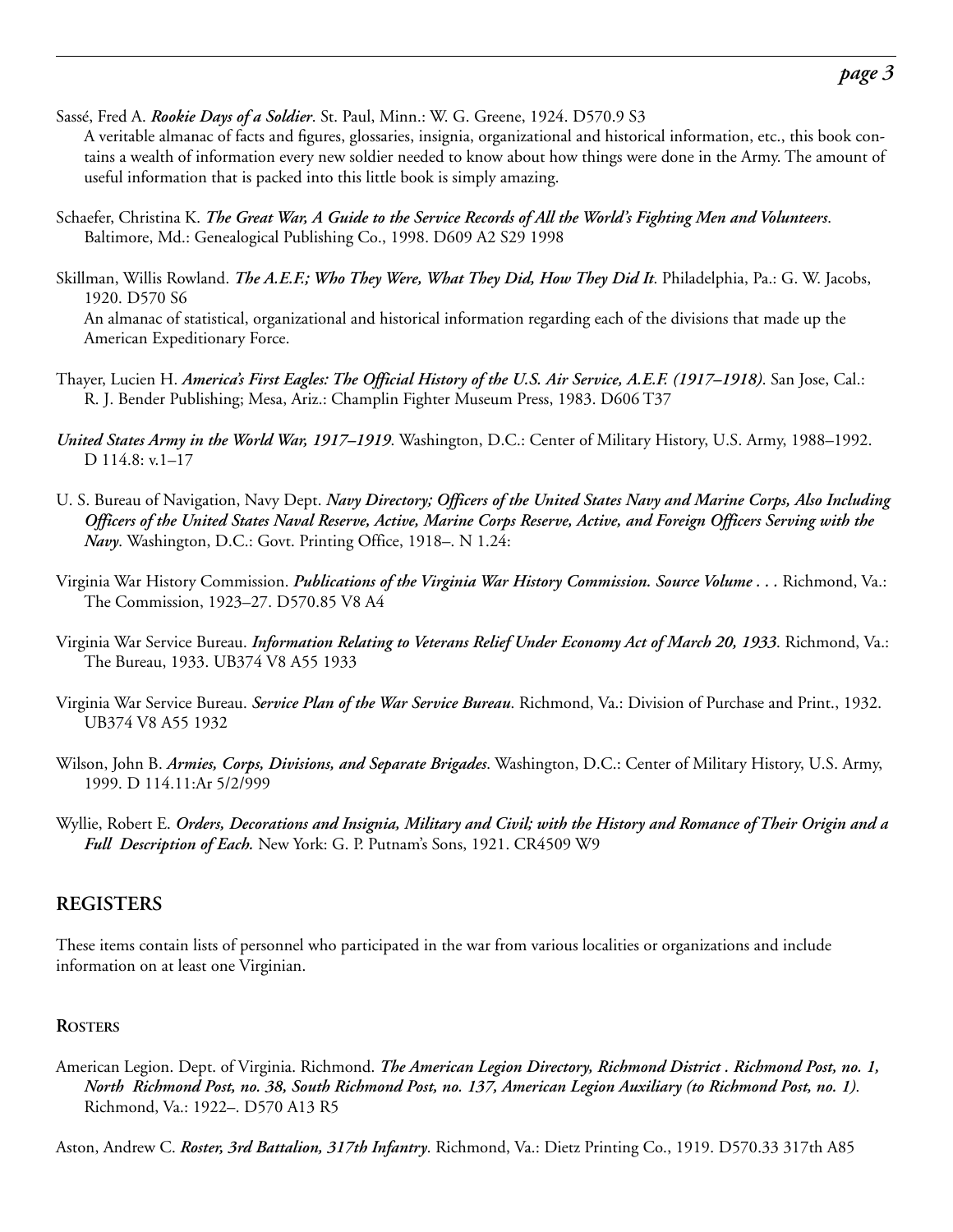- Brown, Douglas Summers, ed. *Historical and Biographical Sketches of Greensville County, Virginia, 1650–1967*. Emporia, Va.: Riparian Woman's Club, 1968. F232 G8 B8
- Campbell, Judith A. *Veterans of World War I, Page County, Virginia.* Rileyville, Va.: J. A. Campbell, 1995. F232 P1 C3 1991
- Cobb, Walter Westray. *The Final Roster, A Roster of the Soldiers Who Saw Service in the Great War from Nottoway County, Va*. Lynchburg, Va.: Printed by J. P. Bell, 1920. D570.85 V81 N6
- Featherston, Nathaniel Ragland. *The History of Appomattox, Virginia, also World War II-I and Spanish American War Service Record*. Appomattox, Va.: American Legion Post 104, 1948. F232 A65 F3
- Fooks, Herbert Clarence. *Prisoners of War*. Federalsburg, Md.: J. W. Stowell Printing Co., 1924. JX5141 F6
- Gaffrey, Jeremy B. *Searching for Fishburne Alumni among the Casualties of the Great War*. Waynesboro, Va.: J. B. Gaffrey and M. W. Leece, 1991. LD7501 W32 F52 1991
- *The Hatchet of the United States Ship "George Washington," Compiled by Captain Edwin T. Pollock and Lieut. (j.g.) Paul F. Bloomhardt. [v. l-9; Feb. 21-Dec. l2, 1918]. New York: J. J. Little &* Ives, 1919. D501 H4 v.1-9 Includes a history of the *George Washington*, lists of officers and enlisted men attached to the ship, and passenger lists.
- Mead, Frederick Sumner, ed. *Harvard's Military Record in the World War*. Boston, Mass.: Harvard Alumni Association, 1921. D639 E4 H55
- Morton, Oren F. *A Centennial History of Alleghany County, Virginia*. Bridgewater, Va.: C. J. Carrier, 1970. F232 A5 M8 1970
	- ———. *A Handbook of Highland County and a Supplement to Pendleton and Highland History*. Monterey, Va.: The Highland Recorder, 1922. F232 H8 M8
- Patton, John Shelton. *The University of Virginia in the World War*. Charlottesville, Va.: n.p., 1921. D639 E4 V8 1921
- Smith's Volunteers of the World's War. *History and Souvenir Program of the Second Annual Reunion of Smith's Volunteers of the Worlds [sic] War, Suffolk, Va., August 16th, 1930*. Suffolk, Va.: Piland Print., 1930. D570 A15 S6
- Stringer, Harry R. *Heroes All! A Compendium of the Names and Official Citations of the Soldiers and Citizens of the United States and of Her Allies Who Were Decorated by the American Government for Exceptional Heroism and Conspicuous Service Above and Beyond the Call of Duty in the War with Germany, 1917–1919*. Washington, D.C.: Fassett Publishing Co., 1919. D609 U6 S8

———. *The Navy Book of Distinguished Service; an Official Compendium of the Names and Citations of the Men of the United States Navy, Marine Corps, Army and Foreign Governments Who Were Decorated by the Navy Department for Extraordinary Gallantry and Conspicuous Service Above and Beyond the Call of Duty in the World War*. Washington, D.C.: Fassett Publishing Co., 1921. D589 U8 S8

Tompkins, Edmund Pendleton. *Medical Annals of Roanoke, Virginia*. Roanoke, Va.: Roanoke Academy of Medicine, 1922. R346 R8 T7

Contains 27 biographical sketches of doctors who served in the war, lists of medical personnel active in other ways, and brief historical sketches of medical people, places and events.

Turner, Ronald Ray. *Prince William County, Virginia, World War I Draft Registration*. Manassas, Va.: Ronald Ray Turner, 2000. F232 P86 T876 2000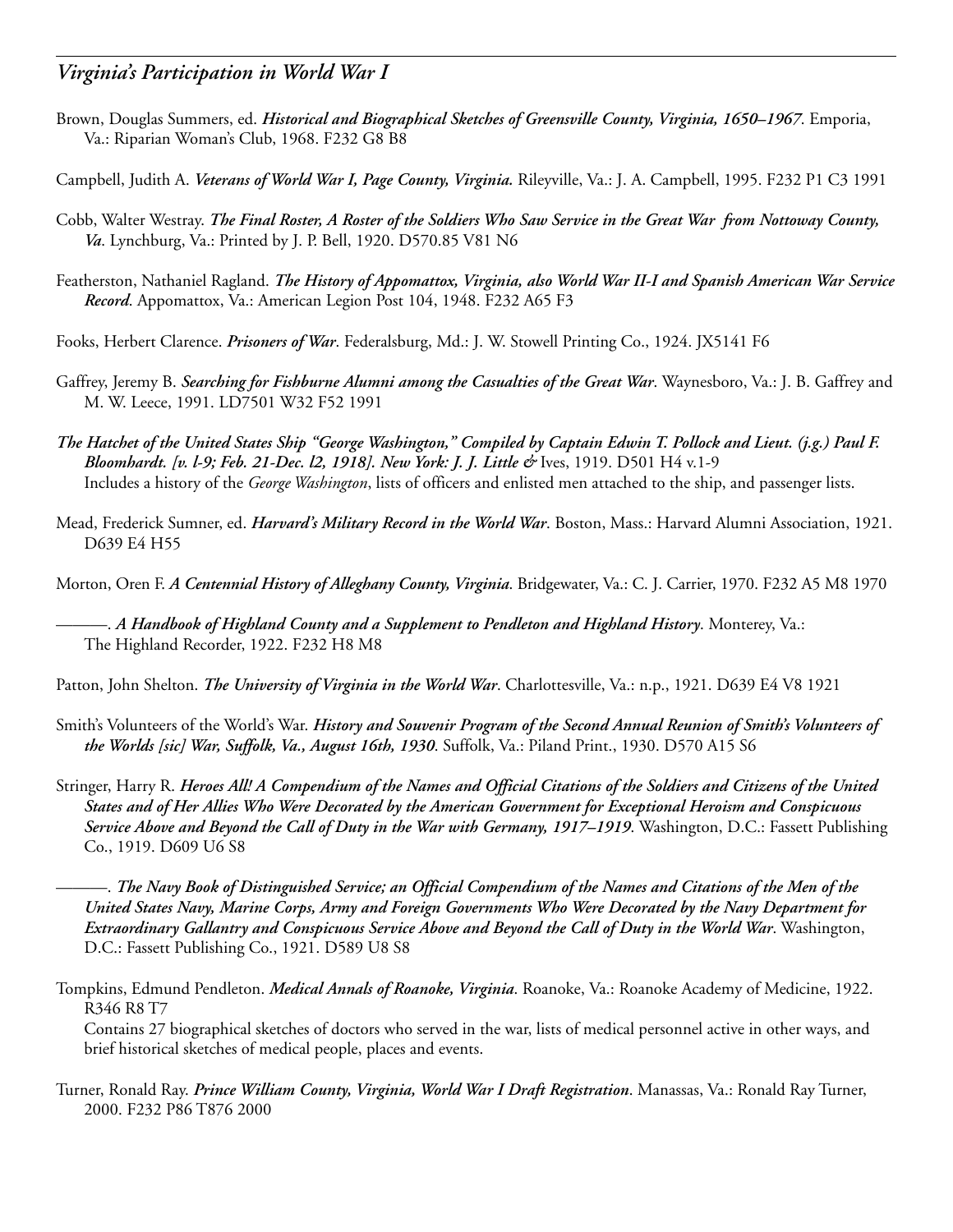- United Daughters of the Confederacy. *The Cross of Military Service ("C. M. S.") History and Records of Men of Lineal Confederate Descent Who Served Honorably in the Army, Navy, or Marine Corps of the United States or Its Allies During the Period of the World War (April 6, 1917–November 11, 1918)*. Jackson, Tenn.: n.p., 1927–. D609 U7 U6
- United States. Army. Engineer Train, 5th. *Roster, Fifth Engineer Train: Lieut. C.D. Welch, Commanding: Camp A. A. Humphreys, Virginia*. N.p.,1919. D570.31 5th A3
- United States. Coast Guard. *Register of the Commissioned and Warrant Officers, and Cadets, and Ships and Stations of the United States Coast Guard ...* Washington, D.C.: U.S. G.P.O., 1915–. T 47. 10:
- University of Virginia Alumni News. *War Bulletin Supplement*. Charlottesville, Va.: General Alumni Association of the University of Virginia, 1917–1918. LH1 V8 A46 Contains a list of university alumni who were in service, giving also rank, class, home of record, organization, and station.
- Virginia. Adjutant General's Office. *Initial Muster Rolls, Organizations Virginia National Guard Called into Federal Service for War Against Germany, and Discharged from Virginia National Guard by Draft into Federal Service on August 5, 1917 . . .* Richmond, Va.: n.p. 1920. UA502 A4 1919
- *Virginia DAR Genealogical Records Committee Report. Series 2, v. 45, World War I Board Registrations, General Index to Induction and Discharge Records, World War II, Scott County, Virginia*. N.p.: Virginia DAR, 1996. MAIN F232 S4 V8 1996
- Virginia. Governor's Office. Dept. of Selective Service Supervision. *Roster of District Boards, Local Boards, Government Appeal Agents, Medical Advisory Boards, and Legal Advisory Boards in the State of Virginia, as Constituted by the President Under the Provisions of the Act of May 18, 1917 and the Selective Service Regulations*. Richmond, Va.: W. C. Hill Print. Co., 1918. D570.85 V8 A5
- Virginia Military Institute. *Record of Service in the World War of V. M. I. Alumni and Their Alma Mater*. Richmond, Va.: Richmond Press, 1920. D639 E4 V5
- Virginia Polytechnic Institute and State University. *Virginia Polytechnic Institute in the World War*. Blacksburg, Va.: Virginia Polytechnic Institute, 1927. T171 V722 v.21, no.1
- Williams, Hugh T. *Why Soldiers Do Not Talk about the War; or, Danville and Pittsylvania County's Part. A History of Company "C", 116th Infantry; Battery "E", 111th Field Artillery; Sixth Company, Coast Artillery; Together with Complete Alphabetical Rosters of Officers and Men. Rosters of Danville and Pittsylvania Selected Men, White and Colored.* Danville, Va.: J. T. Townes Print. Co., 1919. D570.33 116th W7
- *World War I Selective Service System Draft Registration Cards, 1917–1918 [microform]: Virginia*. Washington, D.C.: National Archives and Records Administration, 1985. Film 1696

#### **COUNTY/CITY MICROFILM RECORDS OF INDUCTION AND DISCHARGE PAPERS**

These items are arranged alphabetically by locality, counties first, followed by independent cities. The microfilm reels are physically stored with the microfilmed county records in the West Reading Room and there arranged alphabetically by locality and then numerically by reel number.

Accomack County. *World War Memorial Records, 1919–1967*, 11 p. Reel 341 *Retakes for Muster Roll [Civil War and World War I], 1861–1865, 1917–1918*. Reel 341

Alleghany County. *World War Memorial Records, 1933–1958*, 77 p. Reel 91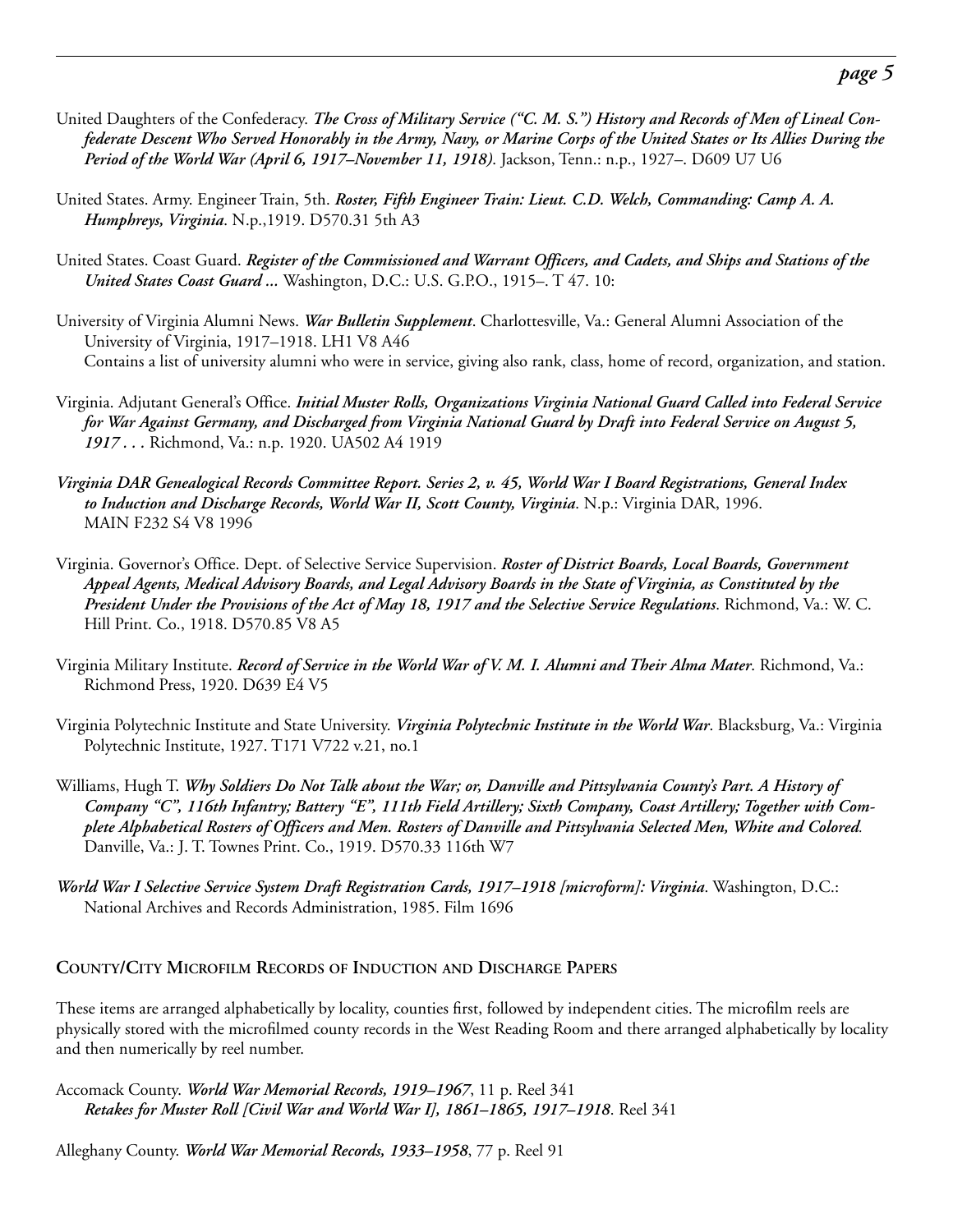- Amelia County. *Records of World War Veterans, 1918–1966*, index, 14 pp. [Virginia World War Memorial Record Discharges]. Reel 66 *List of Registrants Inducted into the Army as Furnished by the Local Board, 1918*, index, 1–23 pp. [lists name, post office, race]. Reel 66
- Bedford County. *Muster Roll, World War I, 1917-1918*, index, unpaged [lists name, town, race and date drafted/volunteered]. Reel 79
- Botetourt County. *Induction and Discharge Records, World War I*, index, pp. 1–239, 632–663. Reel 147
- Campbell County. *Muster Roll, World War I, 1917–1919*, index, 57 pp. Reel 102
- Caroline County. *Induction and Discharge Record, 1918–1972 (continued)*, pp. 151–240. Reel 64
- Clarke County. *Muster Roll, 1861–1865 (Also men in World War I) pp. 1–14: 1861–1865; pp. 15–24: World War I*. Reel 14
- Craig County. *Muster Roll, 1917–1918 Record of World War Veterans, 1925–1957*, 31 pp. Reel 27
- Floyd County. *Muster Roll, 1916–1919*, unpaged. Reel 23
- King William County. *World War I Memorial Records, 1917–1919*, index, 5 pp. Reel 22
- Middlesex County. *Muster Roll for World War I, 1917–1918*, index, unpaged. Reel 94 *Soldiers' Discharge Records, 1919–1960*, index, unpaged. Reel 103
- New Kent County. *Muster Roll in the War with Germany, A–Z, 1917–1918*, unpaged. Reel 21 *World War One Memorial Record, Vol. 1, 1917–1919*, index, 18 pp. Reel 26
- Page County. *Minutes of the Local Draft Board for Page County*, index, 12 pp. *Muster Roll in the War with Germany, 1917–1918*, unpaged. Reel 71
- **Patrick County.** *Muster Roll 1, 1917–1919***. Reel 25**
- **Pittsylvania County.** *Muster Roll, 1917–1918***. Reel 221**
- Pulaski County. *Muster Roll, 1917–1918*, unpaged. Reel 17
- Roanoke County. *History and Wars of Roanoke County, 1671–1945*, unpaged index, 447 pp. (typescript). Reel 23
- Rockingham County. *List of Servicemen 1, 1918–1919*, 1–399 pp. *Names of Discharged and Rejected Soldiers 1, 1917–1918 Record of Returned Servicemen, 1918–1919*, 200 pp. Reel 76 *List of Servicemen 1, 1918–1919 (continued)*, 400–504 pp. *Muster Roll in the War with Germany 1, 1917–1918*, unpaged. Reel 153
- Russell County. *Induction and Discharge Records, Muster Roll, 1917–1918*, unpaged. Reel 27
- Scott County. *World War I Muster, 1917–1918*, unpaged. Reel 37
- Smyth County. *Muster Roll in the War with Germany 1, 1917–1918*, unpaged *World War Veterans 1, 1918–1926*, 22 pp. Reel 32
- Stafford County. *Muster Roll in the War with Germany, 1917–1918*, unpaged. Reel 23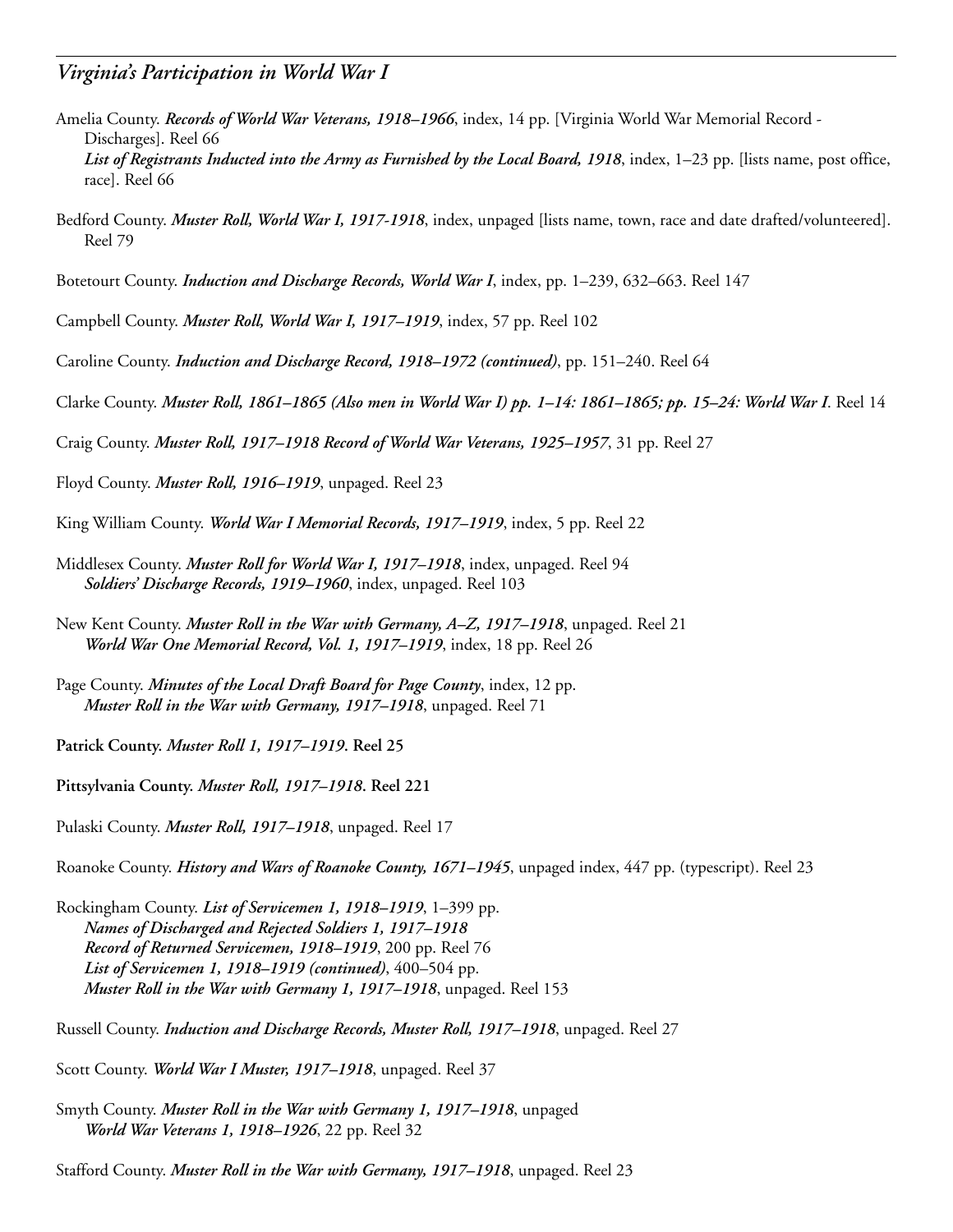Surry County. *Muster Roll in the War with Germany, 1917–1918*. Reel 59

Tazewell County. *Alphabetical List of Registrants for World War I, Local Board, 1918*, unpaged *List of Men Registered in Tazewell County, 1917–1918*, index, 45 pp. *Muster Rolls for World War I and World War II, 1915–1918, 1941–1944 World War Memorial Record, 1928–1964*, index, 136 pp. Reel 58

**Warwick County.** *Induction and Discharge Records of World War I, 1917–1918***, 18 pp. (Newport News). Reel 7**

**Buena Vista.** *World War Memorial Records 1, 1926–1970***, index, 30 pp. Reel 4**

**Fredericksburg.** *World War Memorial Record 1, 1931–1957***, index, 17 pp. Reel 47**

**Lynchburg.** *Muster Roll in the War with Germany 1, 1917–1918***, unpaged. Reel 38**

**REGISTERS OF WAR DEAD**

These items contain lists of personnel from a given locality or organization who died as a result of their participation in the war.

- American Legion. Dept. of Virginia. Rockingham Post No. 27 (Harrisonburg). *Rockingham County in the World War, 1917–1918*. Harrisonburg, Va.: Rockingham Post No. 27, 1931. D570.85 V81 R6
- American Legion. Virginia. Richmond Post No. 1. *Official Program, Armistice Day, Nov. 11, 1918–Nov. 11, 1921*. Richmond, Va.: Whittet & Shepperson, Printers, 1921. D675 R5 A5 1921

Chesterfield Historical Society of Virginia. Cemeteries Committee. *Gone But Not Forgotten: Gravestone Inscriptions & Burials of Chesterfield County.* Chesterfield County, Va.: The Committee, 1998. F232 C52 C575 1998

Haulsee, W. M., F. G. Howe and A. C. Doyle, comp. *Soldiers of the Great War*. Washington, D.C.: Soldiers Record Publishing Association, 1920. D609 U6 S6

- Maccabees, Knights of. *The Maccabees in the World War; A Historical Review of the World War and the Part Taken by Maccabees, with a Roll of Honor of the Members of Our Order Who Gave Their Lives for the Sake of Humanity*. Detroit, Mich.: Macabees, 1920. D609 U7 M3
- Moore, Joel Roscoe. *The History of the American Expedition Fighting the Bolsheviki; Campaigning in North Russia 1918–1919*. Detroit, Mich.: Polar Bear Publishing Co., 1920. D559 M6
- Nuckols, Ashley Kay. *Deaths, American Expeditionary Force, W. W. I, 1917, 1918, Virginia*. Greenville, N.C.: A. K. Nuckols, 1995. D609 U6 N883 1995

"Roll of Honor, Virginians Who Have Died in the War for Freedom." *Virginia Magazine of History and Biography*. 27 (1919): 1–32, 101–139, 205–259. F221 V9

St. Paul's Episcopal Church (Lynchburg, Va.). *Memorial Exercises to Our Soldier Dead, St. Paul's Church, Rev. J. M. Robeson, Rector, Lynchburg, Virginia*. Lynchburg, Va.: n.p., 1921. D675 L9 A3 1921

Thornrose Cemetery Company, Staunton, Va. *Beautiful Thornrose*. Staunton, Va.: McClure Co., 1921. F234 S798 T5 1921

United States. Bureau of Naval Personnel. *Officers and Enlisted Men of the United States Navy Who Lost Their Lives During the World War, from April 6, 1917, to November 11, 1918*. Washington, D.C.: Govt. Print. Off., 1920. N 17.2:Of 2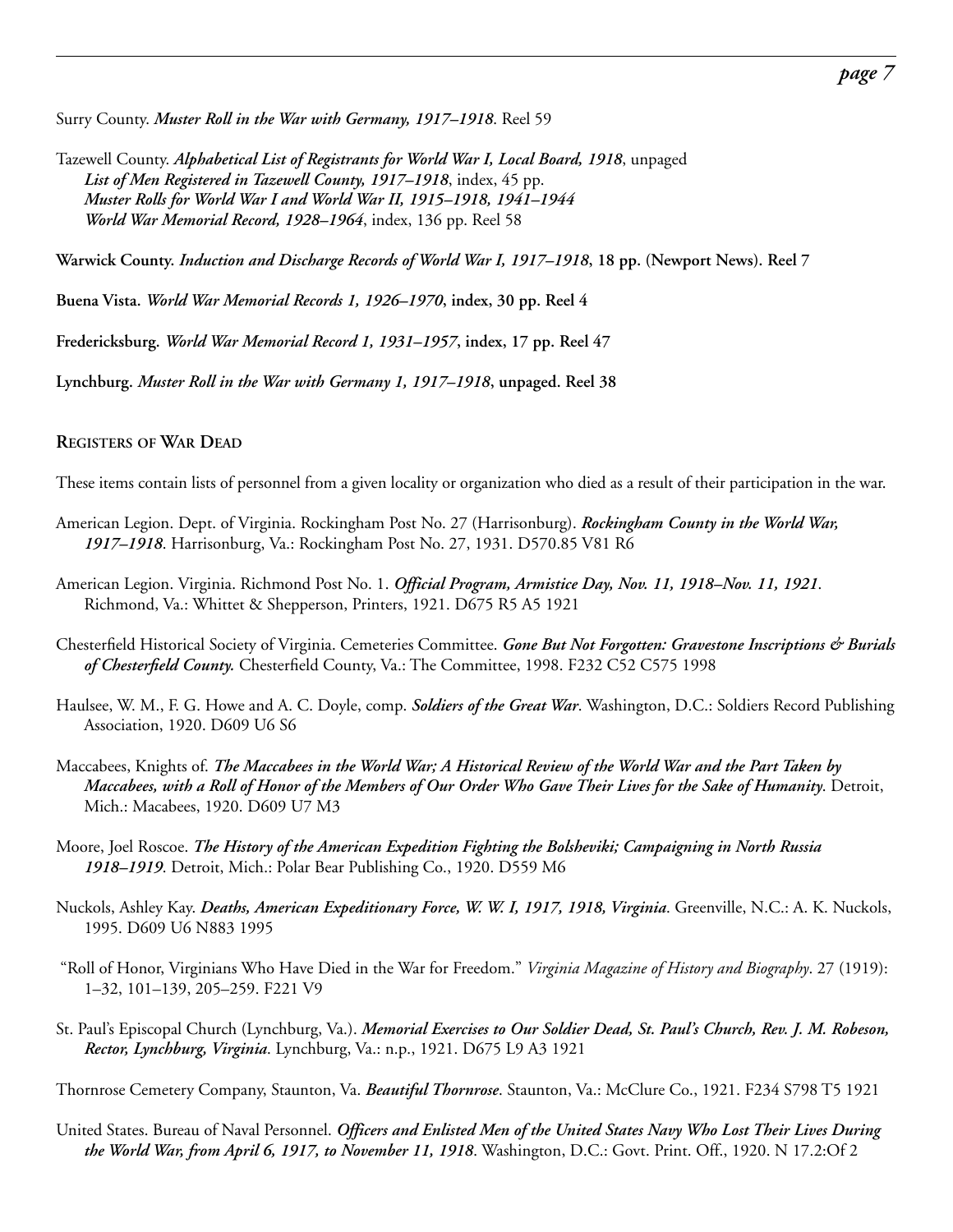- United States. War Dept. *Pilgrimage for the Mothers and Widows of Soldiers, Sailors, and Marines of the American Forces Now Interred in the Cemeteries of Europe . . .* Washington, D.C.: U.S. G.P.O., 1930. Serial Set 9225
- Virginia. Adjutant General's Office. *Report of the Adjutant General of the State of Virginia for the Year (1920, 1921)*. Richmond, Va.: Davis Bottom, Superintendent of Public Printing, 1920–1921. UA43 V8

*Virginia's Roll of Honor*. Richmond, Va.: National Pub. Co., 19??. D609 U7 V8 N3

#### **LOCAL HISTORIES**

Items in this category are arranged alphabetically by name of locality and deal usually with participants from or activities in the locality during the war.

Batchelder, Roger. *Camp Lee*. Boston, Mass.: Small, Maynard & Company, 1918. U294.5 L35 B25

- *The Bayonet, Remembrance Book of Camp Lee, Virginia*. Camp Lee, Va.: The Bayonet, 1918. U294.5 L35 B3
- Ruschke, Egmont Westy. *Lieuie VI, Being the Chronicle of the Battle of Camp Lee as Fought by the Deathless Sixth Battalion, Central Officers Training School, Camp Lee, Virginia, Being in Action from October 15, 1918 to January 15, 1919*. Richmond, Va.: Garrett & Massie, printers, 1919. U294.5 L35 R9
- Davis, Arthur Kyle. *Virginia Communities in War Time*. Richmond, Va.: Pub. by order of the Executive Committee, 1926–1927. D570.85 V8 A4 v.6–7
- Davis, Arthur Kyle. *Virginia War History in Newspaper Clippings*. Richmond, Va.: Pub. by order of the Executive Committee, 1924. D570.85 V8 A4 v. 2
- Long, F. W. *Clifton Forge in War Time. A Community History*. Richmond, Va.: 1926. D570.85 V81 C6
- Flippen, Florence. *Cumberland County in War Time: A Community History*. Richmond, Va.: 1926. D570.85 V81 C96
- Sutherland, Elihu Jasper. *Dickenson County in War Time: A Community History*. N.p., 1926. D570.85 V81 D5
- Sadler, Elizabeth Hatcher. *Fluvanna County in War Time: A Community History*. N. p., 1923. D570.85 V81 F6
- Brown, Douglas Summers, ed. *Historical and Biographical Sketches of Greensville County, Virginia, 1650–1967*. Emporia, Va.: Riparian Woman's Club, 1968. F232 G8 B8
- Quarstein, John V. *World War I on the Virginia Peninsula*. Charleston, S.C.: Arcadia, 1998. D570.85 V81 V57 1998
- Hampton Institute. *Hampton in War Time ...* Hampton, Va.: Press of the Hampton Normal and Agricultural Institute, 1918. LC2851 H32 A35
- United States. Bureau of Labor Statistics. *The Impact of War on the Hampton Roads Area: The Norfolk-Portsmouth-Newport News Shipbuilding District. Part I - World War II; part II - World War I.* Washington, D.C.: U.S. Department of Labor, Bureau of Labor Statistics, Employment and Occupational Outlook Branch, 1944. L 2.16:no.23
- Page, Rosewell. *Hanover County in War Time: A Community History*. N.p., 1925. D570.85 V81 H24

Davis, Arthur Kyle. *Norfolk City in War Time: A Community History*. Richmond, Va.: n.p., 1925. D570.85 V81 N8

Ezekiel, Herbert T. *World War Section of The History of the Jews of Richmond*. Richmond, Va.: H. T. Ezekiel, 1920. F233.9 J5 E951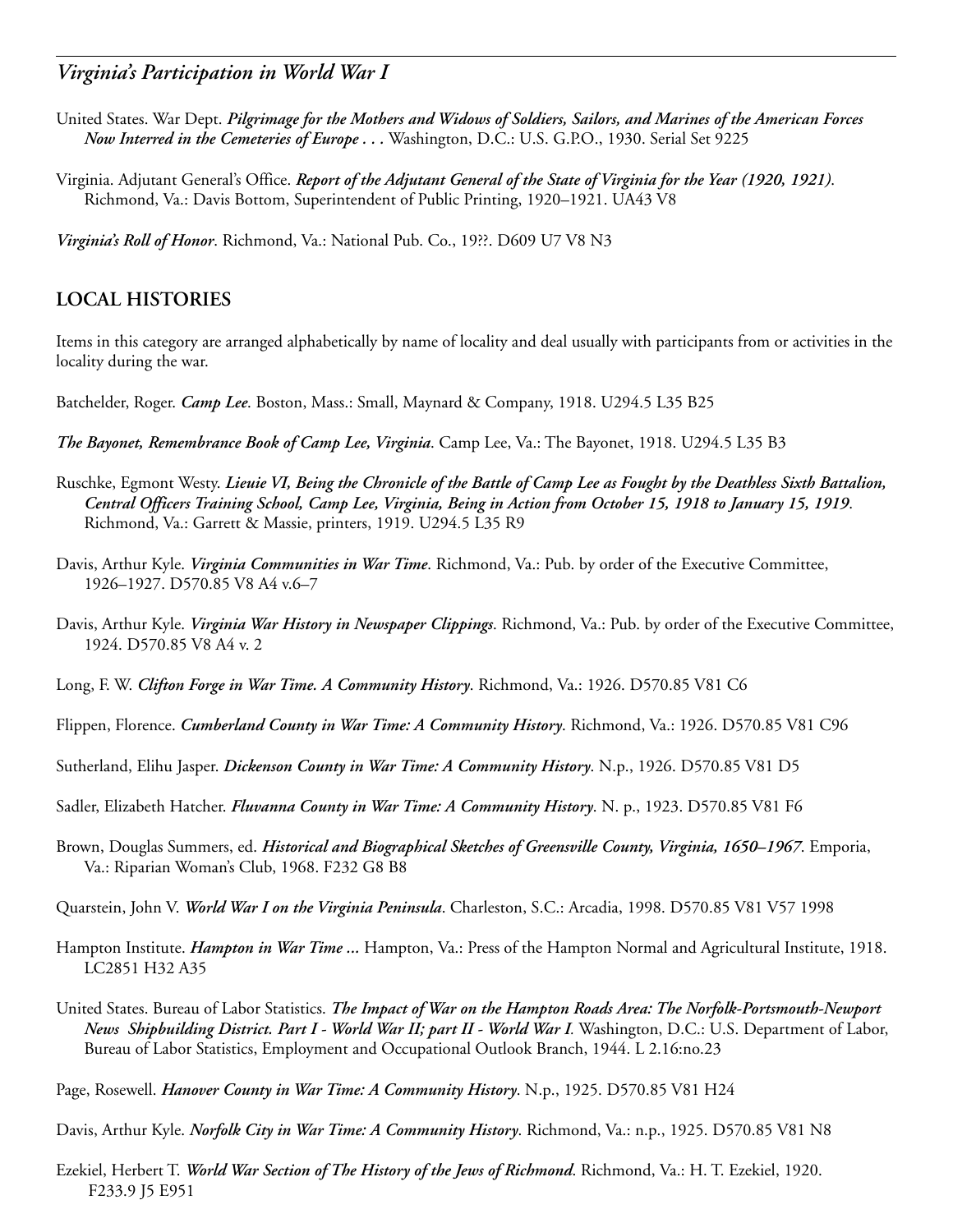- Richmond (Va.). School Board. *Report of War Activities, 1917–1918*. Richmond, Va.: School Board, City of Richmond, Va., 1918. D639 E2 R4
- American Legion. Dept. of Virginia. Rockingham Post No. 27 (Harrisonburg). *Rockingham County in the World War, 1917–1918*. Harrisonburg, Va.: Rockingham Post No. 27, 1931. D570.85 V81 R6
- Wayland, John Walter. *Rockingham County and the City of Harrisonburg in the World War: A Community History*. Richmond, Va.: n.p., 1926. D570.85 V81 R59

Addington, Robert M. *Scott County in War Time: A Community History*. N.p., 1918. F232 S4 A19

University of Virginia. Library. *The Great War: A Catalogue of the Materials on Display in the Exhibition, The Great War. An Exhibit Commemorating the Seventy-Fifth Anniversary of the Armistice Ending World War I, and Honoring the Joseph M. Bruccoli Great War Collection: McGregor Room and Stettinus Gallery, University of Virginia Library, November 11, 1993–February 28, 1994*. Charlottesville, Va.: The Library, 1993. D503 U55 1993

University of Virginia. *War Extension Service*. Charlottesville, Va.: The University, 1917. D639 E4 V8

# **UNIT HISTORIES**

These items are arranged numerically by unit regardless of branch or echelon, except as otherwise noted. Virtually all of the following units include at least one Virginian among their ranks.

#### **AERO**

- Flammer, Philip M. *The Vivid Air, the Lafayette Escadrille*. Athens, Ga.: University of Georgia Press, 1981. D603 F55 1981
- Genet, Edmond Charles Clinton. *An American for Lafayette: The Diaries of E. C. C. Genet, Lafayette Escadrille*. Charlottesville, Va.: University Press of Virginia, 1981. D603 G45 1981
- Gilchrist, John W. Stuart. *The 104th Aero Squadron*. Richmond, Va.: n.p., 1968. D606 G5
- Mason, Herbert Molloy. *The Lafayette Escadrille*. New York: Random House, 1964. D603 M34
- Merritt, Mary Martha, comp. *Curtis Edward Presley, 1894–1975: A Pictorial Diary of World War I*. Beckley, W. Va.: BJW Printers, 1977. D522 C87
- Thenault, Georges. *The Story of the Lafayette Escadrille Told by its Commander*. Boston, Mass.: Small, Maynard & Company, 1921. D603 T5

#### **ARTILLERY**

- Thompson, John Victor. *Roster and History of Battery "D", 35th Regiment, Coast Artillery, Fort Monroe, Virginia, World War 1914–1918; Formerly the 14th Company, Virginia Coast Artillery, National Guard, Organized at South Boston, Virginia, December Thirteenth, Nineteen-Seventeen*. N. p., 1919. D570.325 35th T5
- Bacon, William James, ed. *History of the Fifty-Fifth Field Artillery Brigade, 1917, 1918, 1919*. Nashville, Tenn.: Benson Printing Co., 1920. D570.32 55th B3
- Cutler, Frederick Morse. *The 55th Artillery (C. A. C.) in the American Expeditionary Forces, France, 1918*. Worcester, Mass.: Commonwealth Press, 1920. D570.325 55th C8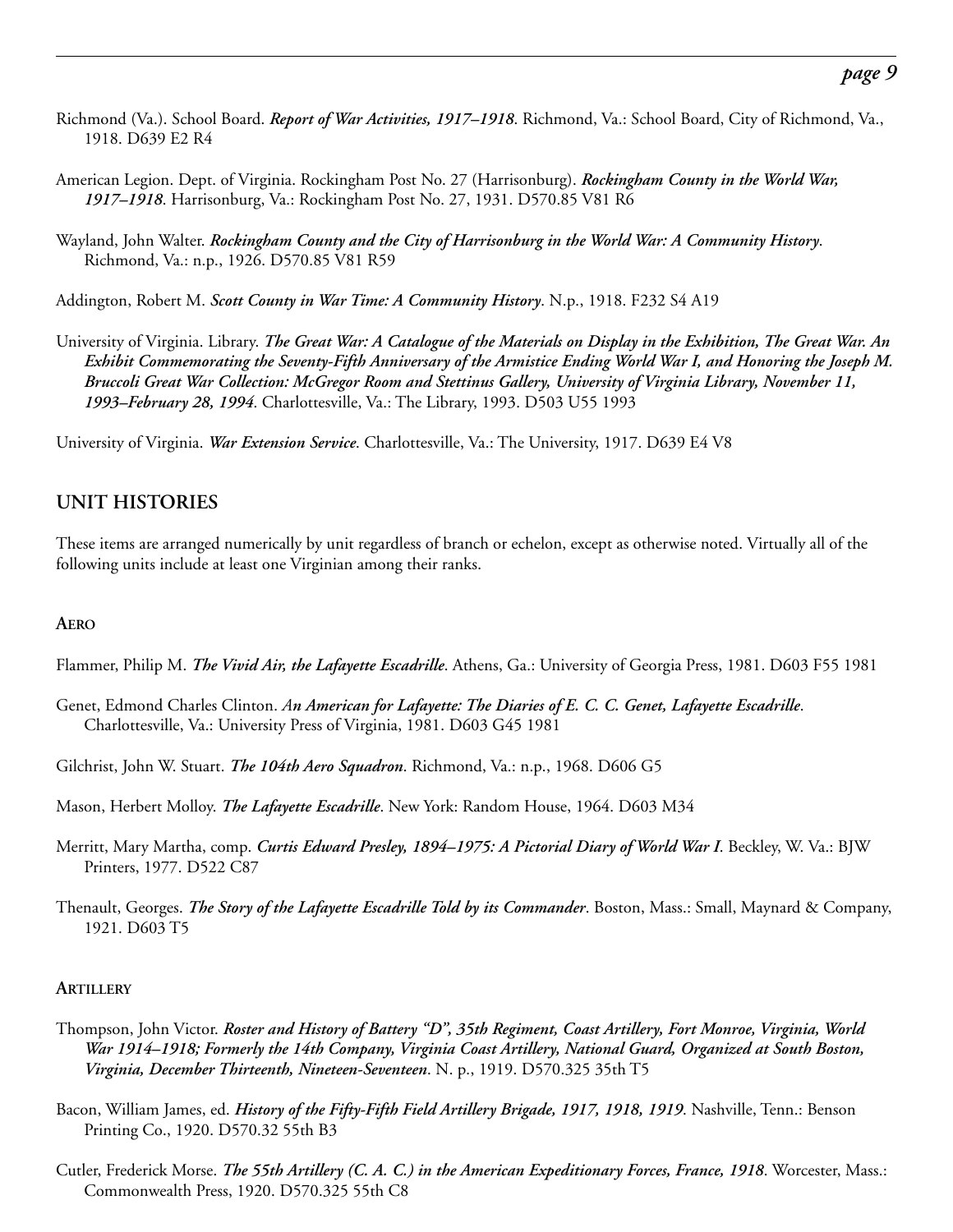- La Branche, Ernest E. *An American Battery in France*. Worcester, Mass.: Belisle Printing & Publishing Co., 1923. D570.32 102d L3
- Sirois, Edward D. *Smashing Through "The World War" With Fighting Battery C 102nd F. A. "Yankee Division," 1917–1918–1919*. Salem, Mass.: Meek Press, 1919. D570.32 102d S5
- Jacobsen, A. Wilmot. *The Blue and Gray: A Story of Battery D 110th Field Artillery*. Baltimore, Md.: N. T. A. Munder, 1919. D570.32 110th J32
- United States. Army. 110th Field Artillery Regiment. Battery E. *Battery E of the 110th Field Artillery: A Record of Service and Fellowship Here and "Over There"*. Baltimore, Md.: Kohn & Pollock, 1919. D570.32 110th U5
- Seal, Henry F., Jr. *"Numquam non paratus" (Never unprepared) World War I, 1917-1919. History of the 111th Field Artillery Regiment, 29th Infantry Division, Organized from the First Battalion, Field Artillery, Virginia National Guard, at Camp McClellan, Anniston, Alabama, 5 August 1917*. Richmond, Va.: Virginia Dept. of Military Affairs, 1953. D570.32 111th S4
- *From Texas to France with Battery D*. (United States Army, 111th Field Artillery Battalion, Battery D) Hampton, Va.: Syms-Eaton Museum, 19—. F234 H23 H81 no.11
- Amis, Reese T. *History of the 114th Field Artillery*. Nashville, Tenn.: n.p., 1920. D570.32 114th A5
- Crowell, Thomas Irving. *A History of the 313th Field Artillery, U.S.A*. New York: Thomas Y. Crowell Co., 1920. D570.32 313th C7
- McElroy, John Lee. *War Diary of John Lee McElroy, 1st Lieut. 315th Field Artillery, 155th Brigade*. Camden, N.J.: Haddon Press, 1929. D570.9 M28

#### **ENGINEERS**

- Sullivan, Willard P. *The History of the 105th Regiment of Engineers, Divisional Engineers of the "Old Hickory" (30th) Division*. New York: George H. Doran Co., 1919. D570.31 105th S8
- United States. Army. 304th Engineers. *The Official History of the Three Hundred and Fourth Engineer Regiment, Seventy-Ninth Division, U.S.A., During the World War*. Lancaster, Pa.: Press of Steinman & Foltz, 1920. D570.31 304th A5
- Floyd, Frank T. *Company "F" Overseas*. Pittsburgh, Pa.: Pittsburgh Printing Co., 1921. D570.31 305th F4

#### **INFANTRY**

- Clark, George B. *Devil Dogs: Fighting Marines of World War I*. Novato, Cal.: Presidio Press, 1999. D570.348 C43 1999
- Addison, James Thayer. *The Story of the First Gas Regiment*. Boston, Mass.: Houghton Mifflin, 1919. D570.345 1st A4
- United States. Army. 1st Division. *World War Records. First Division, A.E.F., Regular*. Washington, D.C.: n.p., 1928–1930. D570.3 1st A4
- United States. Army*.* Infantry Division, 1st. *World War Records. First Division, A.E.F., Regular. German Documents*. Washington, D.C.: n.p., 1930–1933. D570.3 1st A45
- Society of the First Division, A.E.F. *History of the First Division During the World War, 1917–1919*. Philadelphia, Pa.: John C. Winston Co., 1922. D570.3 1st A5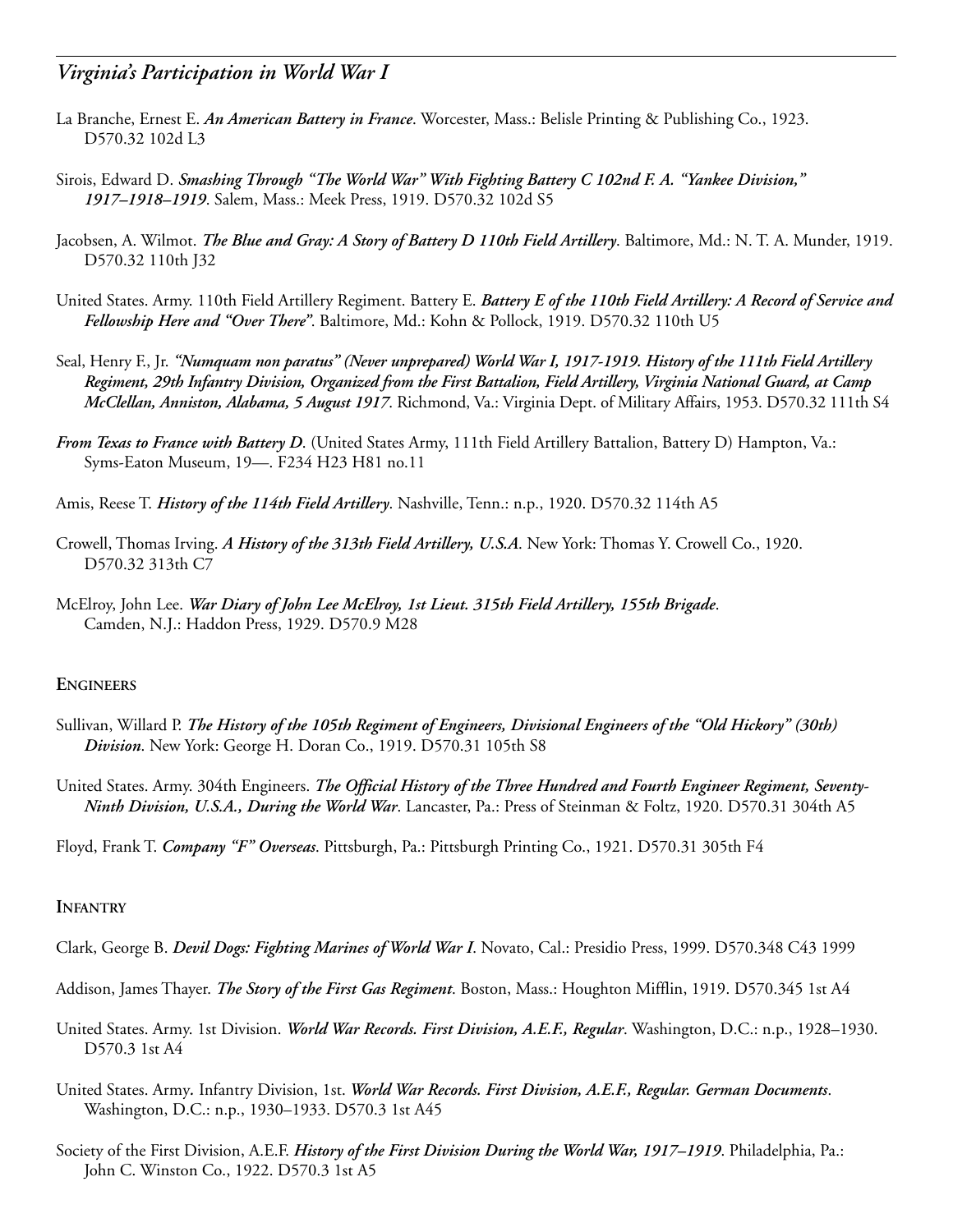- Davis, Chester W. *The Story of the First Pioneer Infantry, U.S.A*. Utica, N.Y.: Kirkland Press, 1920. D570.33 1st pioneer D2 1920
- United States. Army. 2d Division. *The Second Division; Syllabi of the Histories of Regiments and Separate Organizations. From Dates of Organization to June 1, 1919*. Coblenz, Germany: Coblenzer Volkszeitung, 1919. D570.3 2d A5 1919
- United States. Army. 12th Infantry. *Twelfth U.S. Infantry, 1798-1919; Its Story by Its Men*. New York: Knickerbocker Press, 1919. D570.33 12th A5
- Martin, Edward. *The Twenty-Eighth Division, Pennsylvania's Guard in the World War . . .* .Pittsburgh, Pa.: 28th Division Pub. Co., 1923-1924. D570.3 28th M3
- Cutchins, John Abram. *History of the Twenty-Ninth Division, "Blue and Gray," 1917–1919*. Philadelphia, Pa.: Press of MacCalla & Co., Inc., 1921. D570.3 29th C8
- United States. Army. 29th Division. *Source Book. Operations of the 29th Division East of the Meuse River, October 8th to 30th, 1918*. Fort Monroe, Va.: Printing Plant Coast Artillery School, 1922. D570.3 29th A5

Tompkins, Raymond Sidney. *The Story of the Rainbow Division*. New York: Boni and Liveright, 1919. D570.3 42nd T5

- Young, Rush Stephenson. *Over the Top with the 80th, by a Buck Private*. Washington, D.C.: n.p., 1933. D570.3 80th Y6
- American Battle Monuments Commission. *80th Division, Summary of Operations in the World War*. Washington, D.C.: U.S. Govt. Print. Off., 1944. Y 3. Am 3: W 89 80th Div.
- Burhans, Robert D. *History and Heraldry of the 80th Division; Covering Participation in World War I & World War II, Including a Section on Customs of the Service and the Combat Arms Regimental System, U. S. Army*. Richmond, Va.: n.p., 1960. UA27.5 80th B8
- Cooke, James J. *The All-Americans at War: The 82nd Division in the Great War, 1917–1918*. Westport, Conn.: Praeger, 1999. D570.3 82nd C66 1999
- United States. Army. Airborne Division, 82nd. *Official History of 82nd Division, American Expeditionary Forces, "All American" Division, Written by Divisional Officers Designated by the Division Commander. 1917–1919*. Indianapolis, Ind.: Bobbs-Merrill Co., 1919. D570.3 82d A5
- English, George H., Jr. *History of the 89th Division, U. S. A.: From its Organization in 1917, through its Operations in the World War, the Occupation of Germany and until Demobilization in 1919; with Maps, Photographs, Official Reports, Honor and Casualty Lists, etc*. Denver, Colo.: The War Society of the 89th Division, 1920. D570.3 89th E5

Duane, James T. *Dear Old "K"*. Boston, Mass.: n.p., 1922. D570.33 101st D8

- Seal, Henry F., Jr. *"Ever forward," World War I, 1917–1919. History of the 116th U. S. Infantry Regiment, 29th Infantry Division, Organized from the 1st, 2nd and 4th Infantry Regiments, Virginia National Guard, at Camp McClellan, Anniston, Alabama, 4 October 1917*. Richmond, Va.: Virginia Dept. of Military Affairs, 1953. D570.33 116th S4
- Schildt, John W. *The Long Line of Splendor, 1742–1992*. Chewsville, Md.: Antietam Publications, 1993. D540.33 116th S35 1993
- United States. Army. 314th Machine Gun Battalion. *314 Machine Gun Battalion History, Blue Ridge (80th) Division*. Camp Dix, N.J.: n.p., 1919. D570.34 314th A3

Glock, Carl Edward. *History of the 316th Regiment of Infantry*. Philadelphia, Pa.: Tracy Press, 1930–51. UA29 316th G4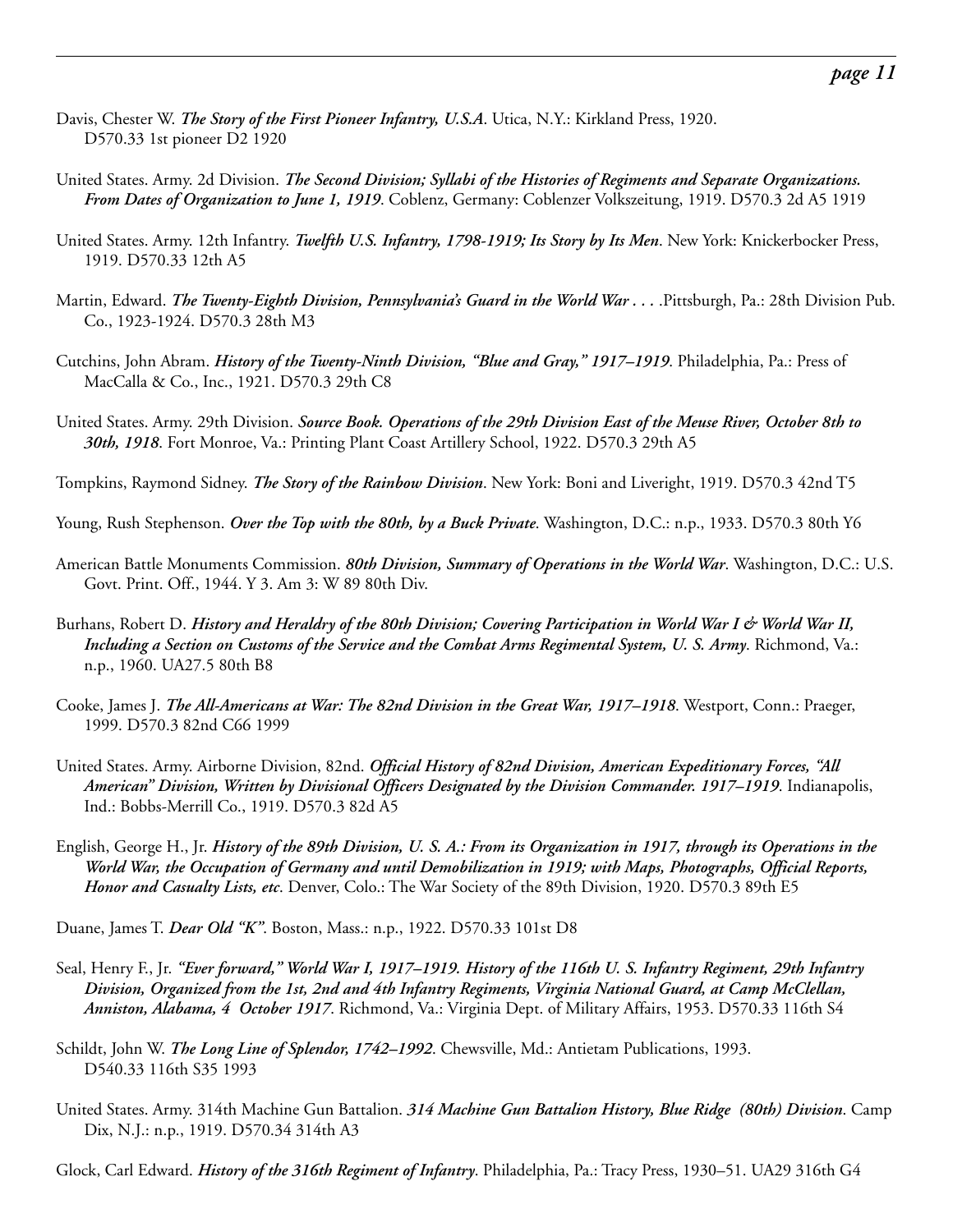- Craighill, Edley. *History of the 317th Infantry*. Tours: Imprimerie Deslis Frères et Cie, 1919. D570.33 317th C8
- Morris, Joseph J. *Revised History of Company "F", 317th Infantry, 80th Division, Known as "The Blue Ridge Division"*. Suffolk, Va.: 1962. D570.33 317th M8
- Eldred, Anson. *Overseas Diary of Company "G" 317th Infantry: France June 1918–June 1919*. N.p., 1919. D570.33 317th O96
- Shaw, Arthur F. C*ompany "K", 317th Infantry; Being a History of its Activities and a Record of its Personnel, September 1917 to June 1919*. Grand Rapids, Mich.: White Printing Co., 1919. D570.33 317th S5
- United States. Army. 318th Infantry. *History of the 318th Infantry Regiment of the 80th Division, 1917–1919*. Richmond, Va.: William Byrd Press, Inc., 1919. D570.33 318th A5
- Smith, Vincent R. *Roster of Company D and Brief History of the First Battalion, 318th Infantry, Eightieth Division, American Expeditionary Forces, France*. Scottdale, Pa.: 1920. D570.33 318th S6
- Westlake, Thomas Hall. *History of the 320th Infantry Abroad*. New York: McGraw-Phillips Printing Co., Inc., 1923. D570.33 320th W4
- Schwartz, Leon. *A Short History of the Battalion, First Battalion, 320th Infantry*. Troyes: Grande Imprimerie de Troyes, pref., 1919. D570.33 320th S4
- Williams, Ashby. *Experiences of the Great War; Artois, St. Mihiel, Meuse-Argonne*. Roanoke, Va.: Press of the Stone Printing and Manufacturing Co., 1919. D570.33 320th W5
- Craighill, Edley. *The Musketeers*. Lynchburg, Va.: J.P. Bell 1931. UA508 L9 C7
- York, Dorothea. *The Romance of Company "A", 339th Infantry, A. N. R. E. F.* Detroit, Mich.: McIntyre Printing Co., 1923. D570.33 339th Y6

#### **MEDICAL**

- Cabell, Julian Mayo. *A Brief Sketch of Base Hospital No. 41, by the Commanding Officer*. Washington, D.C.: n.p., 1925. D629 U8 F83
- Geisinger, Joseph Francis. *History of U. S. Army Base Hospital No. 45 in The Great War (Medical College of Virginia Unit)*. Richmond, Va.: William Byrd Press, 1924. D629 U8 F86

McGuire, Ruth I. *The Nurses of Base Hospital No. 45*. Richmond, Va.: n.p., 1932. D629 U8 F861

#### **NAVAL**

- Boland, Micajah. *A History of the War Activities of the U.S.S. Pocahontas*. New York: Press of J. D. McGuire, 1919. D589 U7 P6
- Krapp, Harrison G. *History of the U. S. S. Rochester and the Part She Played in the Great War*. Brooklyn, N.Y.: 1919. D589 U7 R6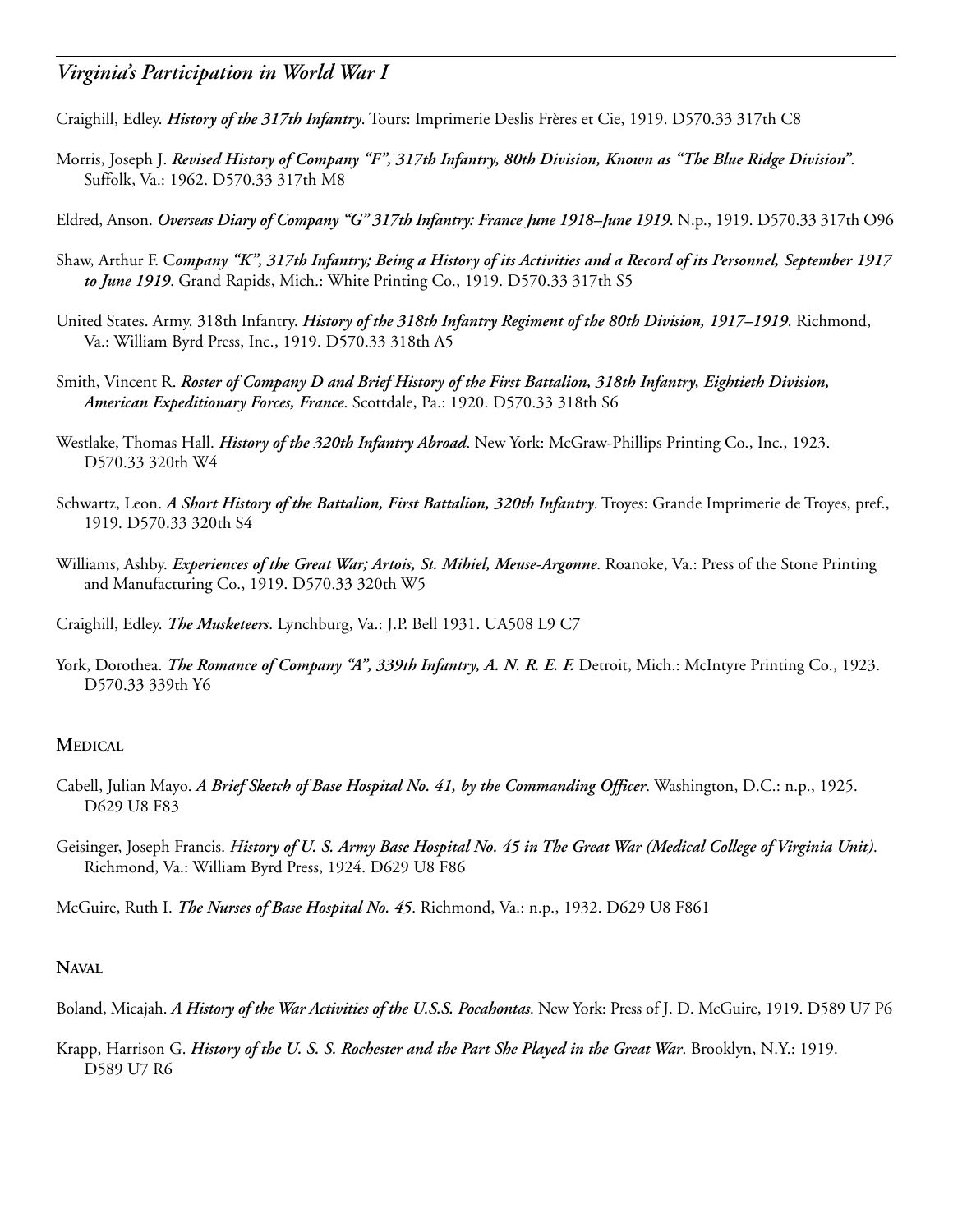# **PERIODICALS**

#### **CONTEMPORARY TITLES**

The following list of periodicals is comprised of magazines, newsletters, and newspapers, published during or immediately after World War I, that include references to Virginia's participation in the war.

*American Legion Weekly*. New York: Legion Pub. Corp., 1919–1926. D570 A1 A31

*American Legion Monthly*. Chicago: American Legion, 1926–1937. D570 A1 A32

*The American Legion Magazine*. Washington, D.C.: American Legion Magazine, 1937–. D570 A1 A32

*Armed Forces Journal International*. Washington, D.C.: Army and Navy Journal, Inc. U1 A66

*The Bayonet*. Camp Lee, Va.: 1917–1919. Film 202

*Camp Lee Review*. Petersburg, Va.: 1917. U294.5 L35 C18

*The Crucible. An Organ for the Promotion of a Better Understanding of Germany by the People of the United States*. Richmond, Va.: The Crucible Publishing Company, 1914–1915. D501 C7

*The Hatchet*. N.p., 1918–1919. D501 H41

*The Hatchet, published on the high seas. [A Daily Newspaper on "The President's Ship" Homeward Bound]* . N.p., 1918–1919. D501 H42

*Heads Up*. Richmond, Va.: U.S. Army Debarkation Hospital No. 52, 1918–1919. Film 1670

*The Reservist*. Seven Pines, Va.: Seven Pines Bag-Loading Plant, 1918. D501 R43

*The Service Magazine*. Pittsburgh, Pa.: Eightieth Division Veterans Association, 1919–1937. D501 S4

- *The Stars and Stripes*. Washington, D.C.: National Tribune Corp., 1952. D501 S71 Reprint of a weekly newspaper originally published in Paris as the "official newspaper of the A[merican] E[xpeditionary] F[orces]."
- *The Stars and Stripes*. Paris, France: 1918–1919. Newspapers, Boxed This is the original newspaper and is shelved with the foreign newspapers.

*The Volunteer . . .*. Richmond, Va.: Service Press, 1917–. D501 V9

*War History Commission News Letter*. Richmond, Va.: n.p., 1919–1920. D570.85 V8 A25

#### **MAGAZINE ARTICLES**

The following are post-war magazine articles dealing specifically with Virginia's participation in World War I.

Brooks, Vincent. **"The Official War Atlas of the 1st Division, American Expeditionary Force."** *Virginia Cavalcade* 50 (Summer 2001): 142–143. F221 V73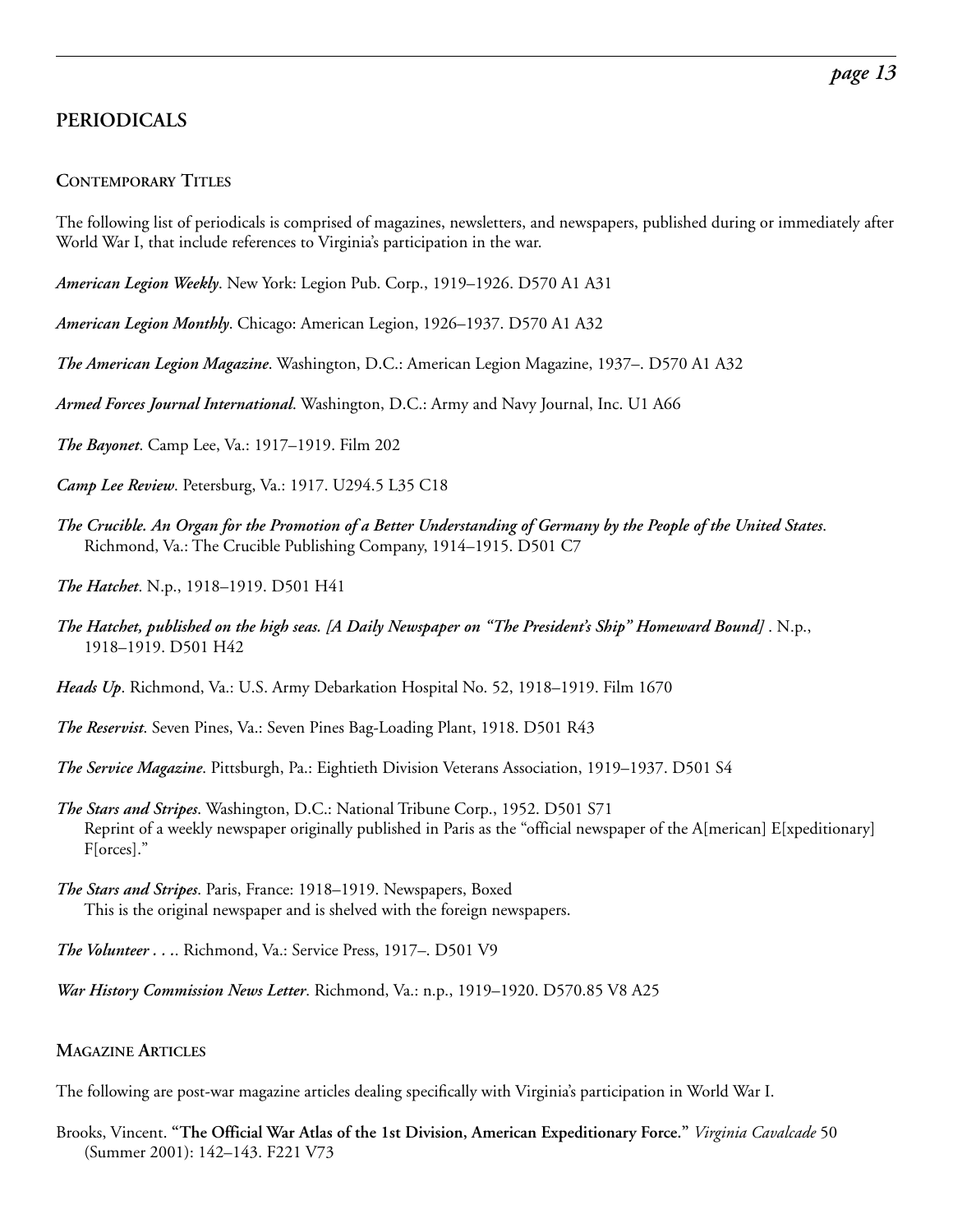- Christman, Roger. **"The Records of the Virginia War History Commission."** *Virginia Cavalcade* 50(Summer 2001):100–101. F221 V73
- Clark, Mary Sine. **"If They Consent to Leave Them Over There."** *Virginia Cavalcade* 50(Summer 2001): 134–141. F221 V73
- Crews, Edward R. **"A Virginia Hospital Abroad: U.S. Army Base Hospital No. 45 in the Great War."** *Virginia Cavalcade* 42(Spring 1993): 178–191. F221 V73
- Crump, Nancy Carter. **"Hopewell During World War I: 'The Toughest Town North of Hell.'"** *Virginia Cavalcade* 31 (Summer 1981): 38–47. F221 V73
- Hall, Phyllis A. **"Sinking** *William P. Frye***."** *American Neptune* 45(Summer 1985): 199–203. V1 A4
- Harpham, Josephine Evans. **"The Night the** *Tuscania* **Went Down."** *Oregon Historical Quarterly* 77(September 1976): 285–288. F871 O47 At least five Virginians were among those who died when this ship was torpedoed.
- Harter, Dale F. **"A Soldier of Song in World War I."** *Virginia Cavalcade* 50(Summer 2001): 102–113. F221 V73
- Lengel, Edward G. **"The University of Virginia Ambulance Drivers of the First World War."** *Magazine of Albemarle County History* 57(1999): 1–33. F232 A3 A3
- Lewis, Jerry D. **"A Long Journey . . . First Pursuit Group."** *Aerospace Historian* 24(Spring 1977): 34–39. See Virginia Military Dead Database file folder at East Reference Desk.
- Longacre, Edward G. **"A Place Like No Other: The Origins of Langley Field, 1916-1921."** *Air Power History* 44 (Winter 1997): 4–17. See Virginia Military Dead Database file folder at East Reference Desk.
- Looney, J. Jefferson. **"I Really Never Thought War Was So Cruel."** *Virginia Cavalcade* 50(Summer 2001): 124–133. F221 V73
- McDaid, Jennifer Davis. **"Our Share in the War Is No Small One."** *Virginia Cavalcade* 50(Summer 2001): 114–123. F221 V73
- Nervig, Conrad A. **"The '***Cyclops***' Mystery."** *U.S. Naval Institute Proceedings* 95(July 1969): 148–151. V1 U65 At least 27 Virginians were among those lost at sea when this ship mysteriously disappeared.
- O'Brien, Patrick J. **"A Voyage into . . . Oblivion?"** *Warship International* 10( 1973): 410-413. See Virginia Military Dead Database file folder at East Reference Desk.

### **VIRGINIANS WRITE ABOUT THE WAR**

#### **GENERAL**

Berry, Henry. *Make the Kaiser Dance***.** Garden City, N.Y.: Doubleday, 1978. D570.9 B42

Davis, Arthur Kyle. *Virginians of Distinguished Service of the World War***.** Richmond, Va.: Virginia War History Commission, 1923. D570.85 V8 A4 v. 1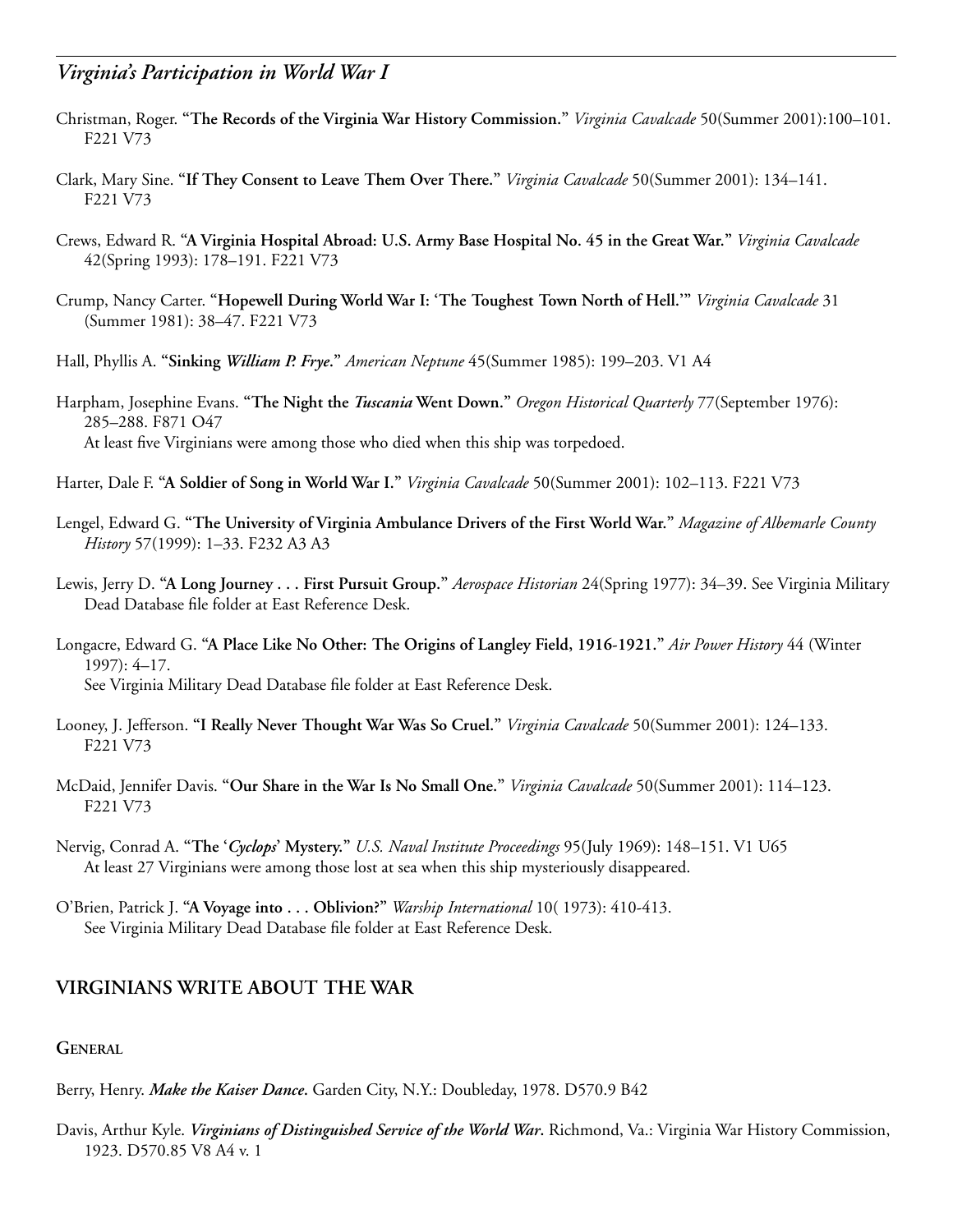- Davis, Arthur Kyle. *Virginia War Letters, Diaries, and Editorials*. Richmond, Va.: Virginia War History Commission, 1925. D570.85 V8 A4 v. 3
- Davis, Arthur Kyle. *Virginia War Agencies, Selective Service and Volunteers*. Richmond, Va.: Virginia War History Commission, 1926. D570.85 V8 A4 v. 4
- Farwell, Byron. *Over There: The United States in the Great War, 1917–1918*. New York: Norton, 1999. D570 F37 1999
- Feuer, A. B. *The U.S. Navy in World War I: Combat at Sea and in the Air*. Westport, Conn.: Praeger, 1999. D589 U6 F48 1999
- Gies, Joseph. *Crisis 1918, The Leading Actors, Strategies, and Events in the German Gamble for Total Victory on the Western Front*. New York: Norton, 1974. D531 G5
- Glasgow, Ellen Anderson Gholson. *The Sheltered Life.* Garden City, N.Y.: Doubleday, Doran & Co., 1932. PZ3 G548 S54
- McDaniel, George White. *Our Boys In France*. Richmond, Va.: Baptist State Mission Board, 1918. D570.1 M3
- *The News Leader History of the European War*. Richmond, Va.: News Leader Co., 1914. D521 N55
- Virginia. War History Commission. *Virginia War History Commission Supplement, no. 1-[4].* Richmond, Va.: n.p., 1921. D570.85 V8 A21
- Williams, Charles Halston. *Negro Soldiers in World War I: The Human Side*. New York: AMS Press, 1970. D639 N4 W5 1970 A retitled reprint of the following book by the same Virginia author.
	- ———. *Sidelights on Negro Soldiers*. Boston, Mass.: B.J. Brimmer Co., 1923. D639 N4 W57 1923 An excellent description of the conditions under which America's (including Virginia's) African American soldiers served during the Great War. Contains numerous references to Virginia places and activities.
- Wise, Jennings Cropper. *The Turn of the Tide, American Operations at Cantigny, Château Thierry, and the Second Battle of the Marne*. New York: H. Holt, 1920. D570 W5

#### **PERSONAL NARRATIVES**

- Campbell, Jack. *Jack Campbell's War Diary (1918–1919)*. Lexington, Va.: C. W. Turner, 1982. D640 C347 1982
- Catlin, Albertus Wright*. "With the Help of God and a Few Marines"*. Garden City, N.Y.: Doubleday, Page, 1919. D570.9 C3 1919
- Clover, Greayer. *A Stop at Suzanne's, and Lower Flights*. New York: George H. Doran Co., 1919. D570.9 C5
- Cronk, Earle Tabor. *The Leatherman-Cronk Story of Two Innocents Abroad in the 21st Engineers, Light Railway, World War One*. Richmond, Va.: n.p., 1963. D570.31 21st C7
- Cutchins, John Abram. *An Amateur Diplomat in the World War*. Richmond, Va.: Commanders Committee, American Legion, 1938. D570.9 C87
- Fortescue, Granville Roland. *France Bears the Burden*. New York: Macmillan, 1917. D548 F7
- Gilchrist, John W. Stuart. *An Aerial Observer in World War I*. Richmond, Va.: n.p., 1966. D570.9 G525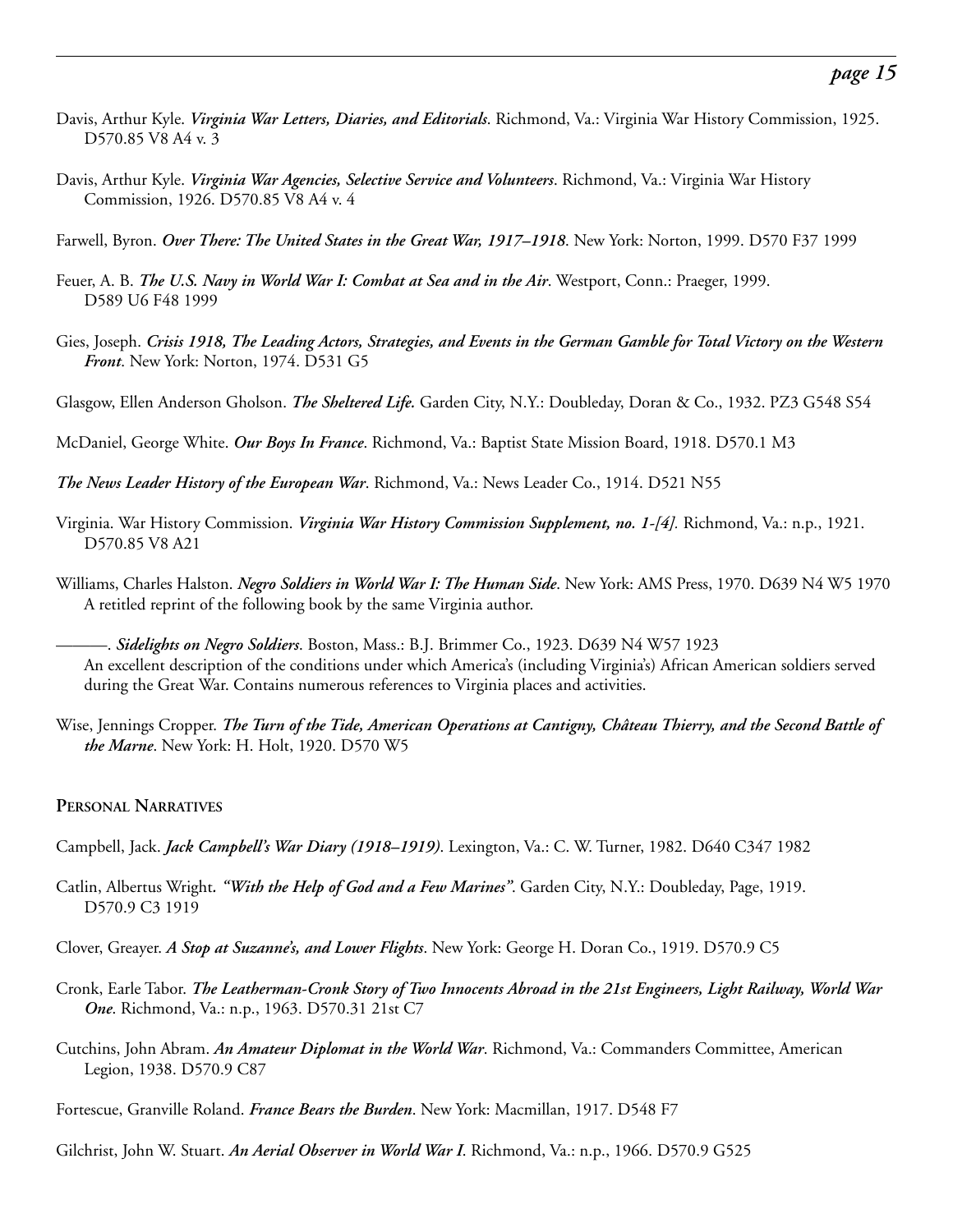- Irwin, George Junkin. *War Letters, 1917–'19 of Professor George Junkin Irwin*. Verona, Va.: McClure Press, 1976. D570.9 I78
- Jackson, Edgar Booker. *Fall Out to the Right of the Road!* Verona, Va.: McClure Press 1973. D570.9 J244
- Marshall, George C. *Memoirs of My Services in the World War, 1917–1918*. Boston, Mass.: Houghton Mifflin, 1976. D570.9 M37 1976
- Montague, Edgar Sclater. *Lead, Swing and Wheel*. Hampton, Va.: Montague, 1959. D570.9 M75
- Rowe, Josiah Pollard, Jr. *Letters from a World War I Aviator*. Boston, Mass.: Sinclaire Press, 1986. Virginia Authors Room D606 R69 1986
- Stringfellow, John Staunton. *Hell! No! This and That, A Narrative of the Great War*. Boston, Mass.: Meador Publishing Co., 1936. D570.9 S793

### **WOMEN**

- Allerdice, Ellen. *Address Given by an American Woman, Who Was Christened "Mother of the 160th Brigade" of Camp Lee, at Sunrise, February Second, Nineteen Hundred Eighteen*. Pittsburgh, Pa.: n.p., 1918. D523 A4
- Clarke, Ida Clyde. *American Women and the World War*. New York: D. Appleton, 1918. D639 W7 C5
- Dessez, Eunice Cecelia. *The First Enlisted Women, 1917–1918*. Philadelphia, Pa.: Dorrance, 1955. D639 W7 D47
- Gavin, Lettie. *American Women in World War I: They Also Served*. Niwot, Col.: University Press of Colorado, 1997. D639 W7 G38 1997
- Godson, Susan H. *Serving Proudly: A History of Women in the U.S. Navy.* Annapolis, Md.: Naval Institute Press, 2001. VB324 W65 G63 2001
- McDaid, Jennifer. *Virginia Women and the First World War: Records and Resources at the Library of Virginia*. Richmond, Va.: Library of Virginia, Archival and Information Services, 2000. D639 W7 M43 2000.

### **GENERAL HISTORIES**

These items are arranged alphabetically by author and/or title and are included here because they deal with Virginia's participation in World War I in a general way or because they do not easily fit any of the other more specific categories.

American Legion. Dept. of Virginia. Richmond Post No. 1. Women's Auxiliary. *Official Guide and Souvenir of the First Anniversary of the Signing of Armistice. Historical Review of Our Heroes, State of Virginia. Armistice Celebration, Richmond, Va., November 10th to 15th, Under Auspices of Women's Auxiliary of American Legion, Post No. 1, Richmond, Virginia*. Richmond, Va.: Williams Print. Co. 1919. D673 V8 A5 1919

Carrington, Tazewell M. *United War Work Campaign*. Virginia: The Campaign, Virginia Division, 1918. D570.85 V8 C3

Coffman, Edward M. *The War to End All Wars: the American Military Experience in World War I*. New York: Oxford University Press, 1968. D570 C6

A general history of the war, containing numerous references to Virginia people, places and organizations.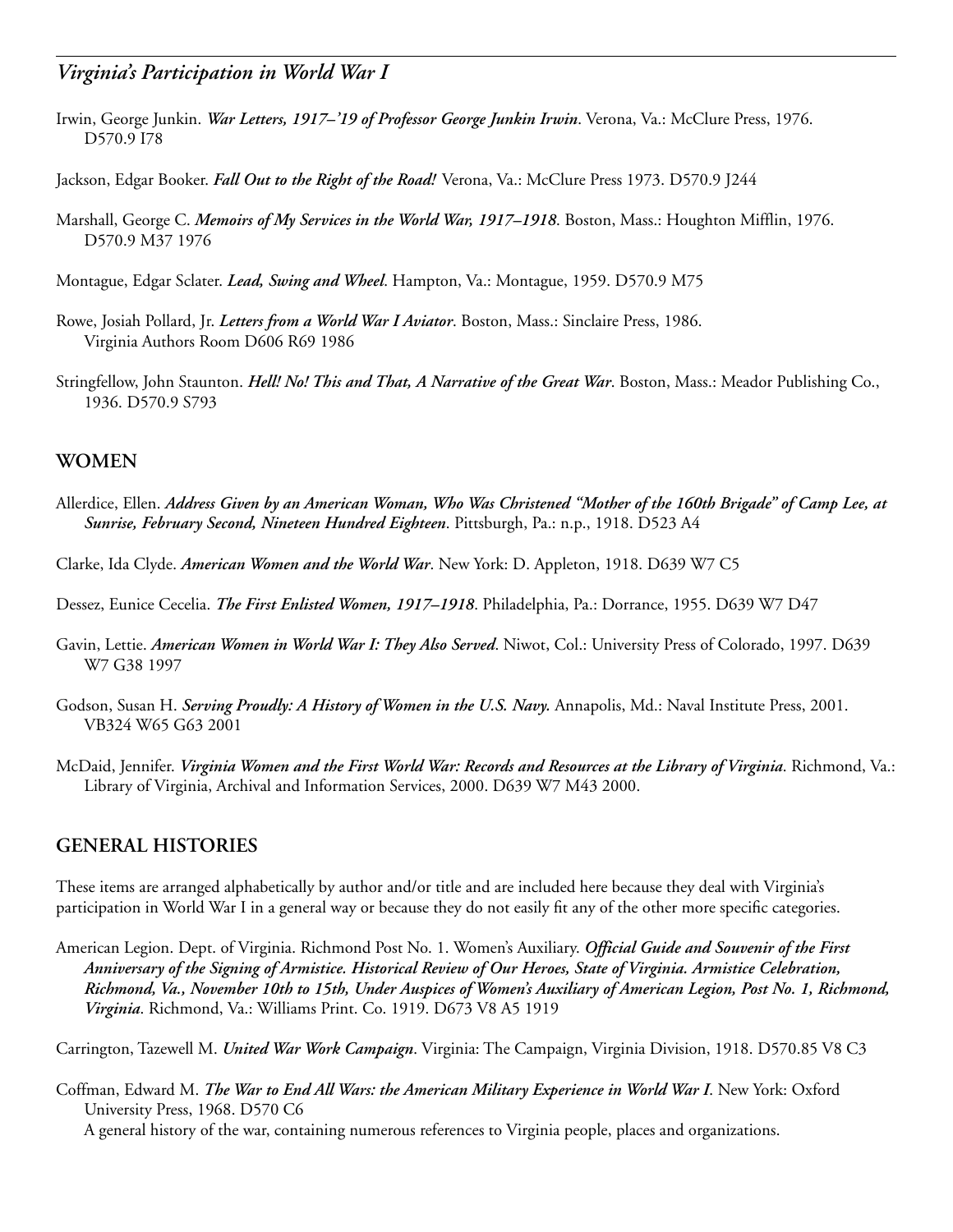- Crowell, Benedict. *The Road to France, The Transportation of Troops and Military Supplies, 1917–1918*. New Haven, Conn.: Yale University Press, 1921. D570.72 C7 Contains many references to activities in Virginia, particularly dealing with ports and camps.
- Frothingham, Thomas Goddard. *The Naval History of the World War*. Cambridge, Mass.: Harvard University Press, 1924–. D580 F75

As the title indicates, a general history of the war from the naval point of view; containing numerous references to Virginia ports and the ships on which Virginians served and died.

- Gleaves, Albert. *A History of the Transport Service; Adventures and Experiences of United States Transports and Cruisers in the World War*. New York: George H. Doran Co., 1921. D570.72 G6 As the title indicates, a general history of the war from the naval point of view; containing numerous references to Virginia ports and the ships on which Virginians served and died.
- National State and City Bank (Richmond, Va.). *Homecoming Celebration Commemorating the Day When Virginia's Sons of the 29th and 80th Division Returned from the World War*. Richmond, Va.: Garrett & Massie, 1919. D570.3 29th N3

Thwing, Charles Franklin. *The American Colleges and Universities in The Great War, 1914–1919; A History*. New York: Macmillan, 1920. D639 E3 T8 Contains several references to Virginia in general and the University of Virginia in particular.

Towne, Charles Hanson. *The Balfour Visit; How America Received Her Distinguished Guest; and the Significance of the Conferences in the United States in 1917*. New York: G. H. Doran, 1917. D523 T58 See also under **Personal Papers**

# **ARCHIVAL RESOURCES COLLECTION**

Materials concerning the war can be found in the Archives and Manuscript catalog by performing a subject search for the term "World War, 1914–1918".

### **PERSONAL PAPERS**

Astor, Nancy Witcher Langhorne, Viscountess. **Women, Politics and Welfare: The Papers of Nancy Astor, 1879–1964 from Reading University Library**. Marlborough: Adam Matthew Publications, 1994. Accession No. Miscellaneous Reels 2103–2146

The collection includes documents of the Virginia-born Astor's activities in the British Parliament and WW I civilian relief after her election in 1919.

Barksdale Family. **Papers, 1917–1921**. Accession No. 22796a

The collection includes letters and a diary of Major George Edward Barksdale and his son Irving Sydnor Barksdale of Henrico County, Virginia, who served in the US Army during the war.

- Cabell, Randolph McGuire. **Diary, 1918 July 3–Sept. 2.** Accession No. 38551 Cabell was a student at Washington and Lee University when he enlisted as a lab technician with Base Hospital No. 45, also known as the "McGuire Medical Unit." Topics include his enlistment, travel to the war front, and his service in France. Includes photographs.
- Cronk, Earle T. **List of Virginians Who Served in the 21st Engineers, Light Railway, World War I**. Accession No. 26026 For further information see *The Leatherman-Cronk Story of Two Innocents Abroad in the 21st Engineers, Light Railways, World War One*, by Earle Tabor Cronk (Richmond, 1963).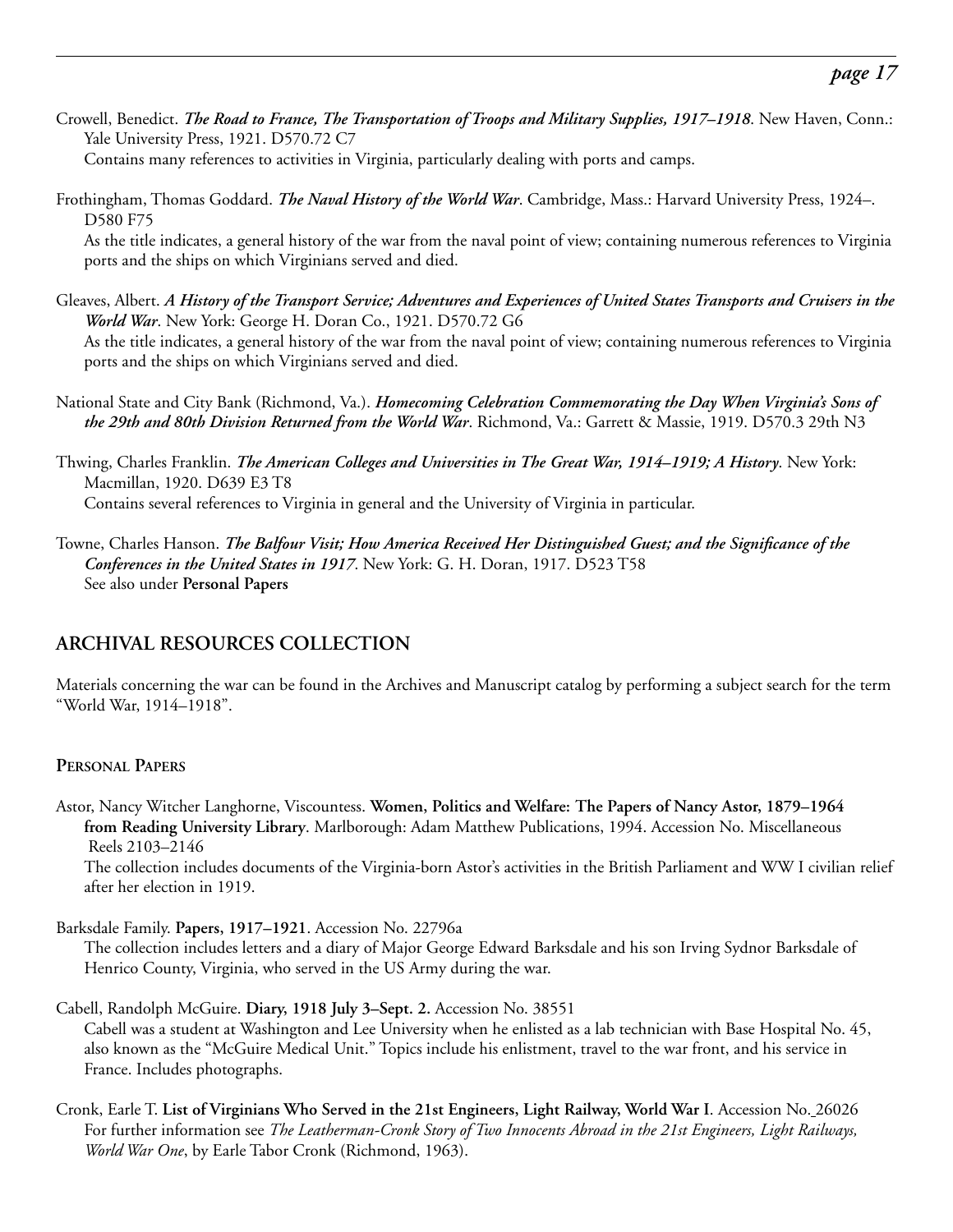Cutchins, John A. **Papers, 1916–1919**. Accession Nos. 21985, 21986 and 24250

The collection includes materials on the work of the Armistice Commission and on the Allied occupation of Germany. He published several works on his army experiences, including *An Amateur Diplomat In The World War* and *History Of The Twenty-Ninth Division, "Blue And Gray," 1917–1919.*

Dempsey, William Worth. **Papers 1916–1918**. Accession No. 23831 Consists of a diploma from the U.S. Military Academy, West Point, N.Y., and three copies/versions of a commission as temporary captain of cavalry signed by President Woodrow Wilson.

Derrickson, Mary George. **Papers, 1909–1943**. Accession No. 38655

The collection includes letters and other papers of Mary George Derrickson and her two sons, Paul Waples Derrickson and Ralph North Derrickson, who served in the U.S. Army during the war. Included are items accumulated from Mrs. Derrickson's Gold Star Pilgrimage trip in 1930 to visit the grave of her son, Paul.

Goode, Richard A. **Papers, 1915–1941**. Accession No. 36724 This collection includes correspondence of Corporal Goode of the First Air Service Mechanic Regiment, Company 15, and other materials from France such as postcards, clippings, photographs, booklets, and a manuscript entitled "A.W.O.L. in Paris."

Hertle, Mrs. Louis. **Memorandum of the Conference Held at Gunston Hall, May 6, 1917 by Robert Lansing, Arthur Balfour and Sir James Eric Drummond**. Accession No. 23844 Arthur James Balfour, Great Britain's Foreign Secretary, came to the United States in April 1917 in order to promote closer cooperation between the two nations. Sir James Eric Drummond was his private secretary. This report by Mrs. Louis Hertle concerns the lighter aspects of a conference involving Balfour, Drummond, and Robert Lansing, United States

Secretary of State. See also under **General**

Hopewell, John S. **Sergeant Hopewell Goes To War: The Diary of Harry S. Hopewell, 1916–1919**. Accession No. 35645 Included with the diary of Sergeant Hopewell of the Quartermaster Corps are photographs and wartime songs.

Kern, Margaret Ethel Kelley. **Papers, Richmond, 1907–1938**. Accession No. 23481 Mrs. Kern was extremely active in numerous types of volunteer work in World War I, as a writer, and in her role as Information Officer for the Virginia State Chamber of Commerce. The collection reflects her work as a writer, with relief and volunteer work in World War I, the Eightieth Division Veterans Association, and the enforced retirement of Gen. Adelbert Cronkhite.

- Munford, Mary-Cooke Branch. **Papers, 1881–1935 (bulk 1910–1930)**. Accession No. 28142 The collection includes material from the Woman's Committee of the Council of National Defense, which Mumford chaired, documenting her work during WWI. An inventory of these papers is available electronically at [<http://www.lva.lib.va.us/findaid/28142.htm>.](http://www.lva.lib.va.us/findaid/28142.htm)
- Page, Thomas Nelson. **Letter, American Embassy, Rome [Italy], to John Louis Berkeley, Danville, Virginia, 1918 March 5**. Accession No. 19754 Page served as the U.S. ambassador to Italy, 1913–19.

Shelton, Walter B. **Certificate of Honorable Service, Company C, 120th Infantry, United States Army.** Accession No. 20271

Yonge-Humphreys Family. **Papers, 1791–1938**. Accession No. 28127 Collection includes various booklets, broadsides and pictorial magazines regarding, among other things, submarine warfare, the Lusitania, Great Britain, France, Germany, Prussianism, the American Red Cross, and War Work.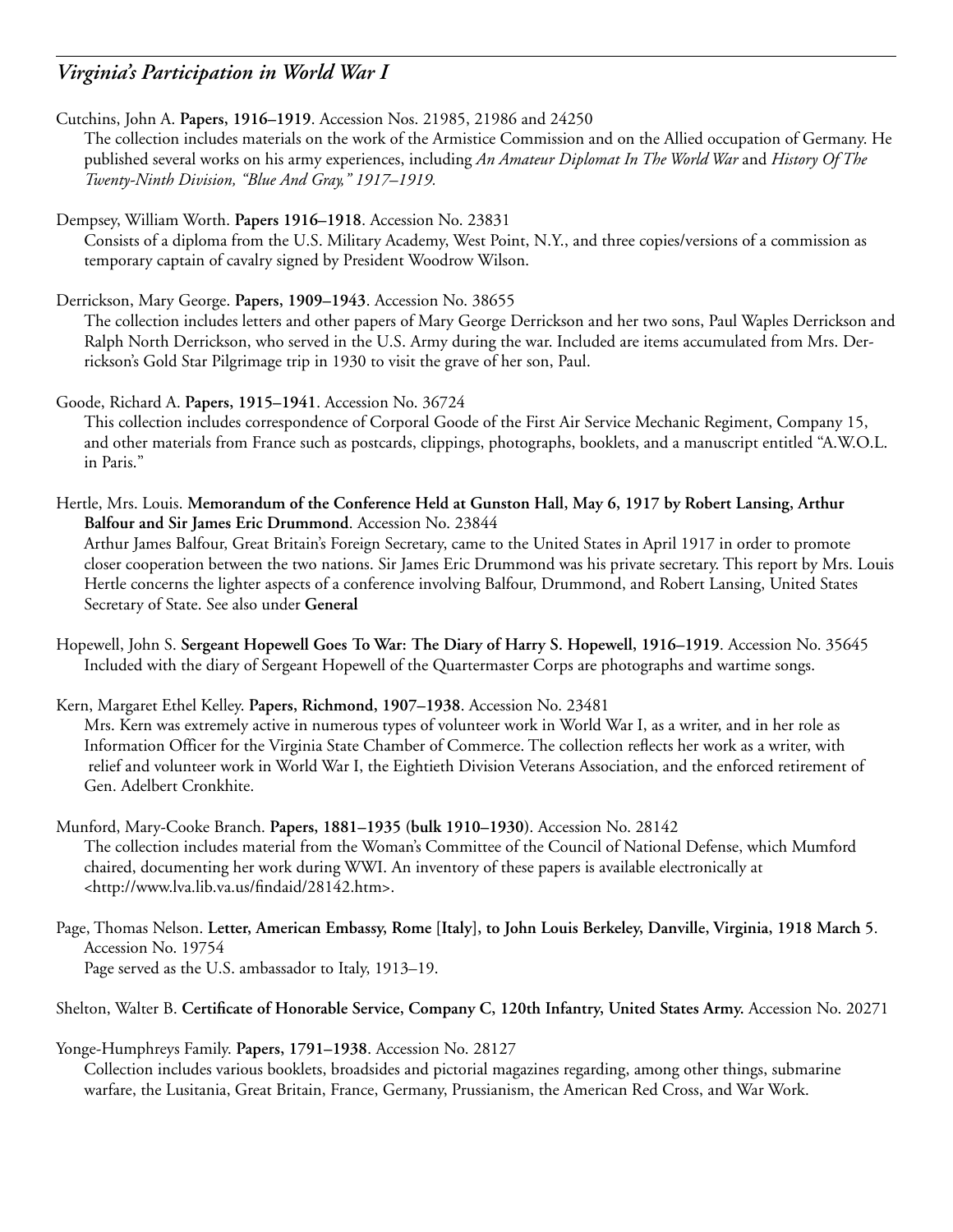#### **ORGANIZATION RECORDS**

- Barton Heights Woman's Club (Richmond, Va.). **Records, 1908–1967**. Accession No. 26770 Materials related to WWI include minute books and scrapbooks documenting volunteer work and association with other groups such as the War Relief Association of Virginia.
- United Daughters of the Confederacy. Virginia Division. **Cross of Military Service and Southern Cross of Honor Applications, 1900–1944**. Accession Nos. 22646 and 22756 These are applications of men of Confederate ancestry who served in World War I.
- Virginia Federation of Women's Clubs. **Records, 1907–1958**. Accession No. 25115 This collection documents home front service during World War I.

#### **GOVERNMENT RECORDS**

United States. War Dept. **Directives and Questionnaires from the United War Work Campaign, 1917–1918**. Accession No. 27080

This material contains directives to the governor and local boards as well as questionnaires completed by business firms in Richmond that include personal and service information on their employees.

- Virginia. Adjutant General. **Interwar Unit Files, 1918–1940**. Accession No. 32443 Material includes records, orders, personnel reports, and unit files.
- Virginia. Executive Department. **Governor's Office. Henry Carter Stuart, 1914–1918. General Correspondence.** Some of the most relevant folders include Adjutant General, Armor Plate Plant, Belgian Relief, German War, Military, National Defense, and Virginia Military Records.
- Virginia. Executive Department. **Governor's Office. Westmoreland Davis, 1918–1922. General Correspondence.** Some of the most relevant folders include Adjutant General, Militia, Sea Training Bureau of Camp Stuart, Legislation for Benefit of Soldiers, Sailors and Marines, Virginia War History Commission, Y. M. C. A. – United War Work Campaign, and War Correspondence.
- Virginia. National Guard. **Muster-In Rolls for the 1st Squadron Cavalry, Virginia Coast Artillery Corps, and Other Miscellaneous Units, 1917.** Miscellaneous Reels 2084–2085. (Accession No. 32116)
- Virginia. National Guard. **Officer's Roster, 1917–1922**. Miscellaneous Reel 2092. (Accession No. 32116) The material also includes service records.
- Virginia. National Guard. **Virginia Guardsman Records, 1847–1949**. Accession No. 26194 The collection includes photographs used in the *Virginia Guardsman* and images from WW I purchased from the U.S. Army Signal Corps.

Virginia Volunteers. **Muster-In Rolls, 1917–1919**. Miscellaneous Reel 2085. (Accession No. 32116)

Virginia War History Commission. **Virginians of Distinguished Service, 1922–1925**. Accession No. 37219 The material consists of questionnaires, when available, and copies of citations. There are some records of those who did not receive citations.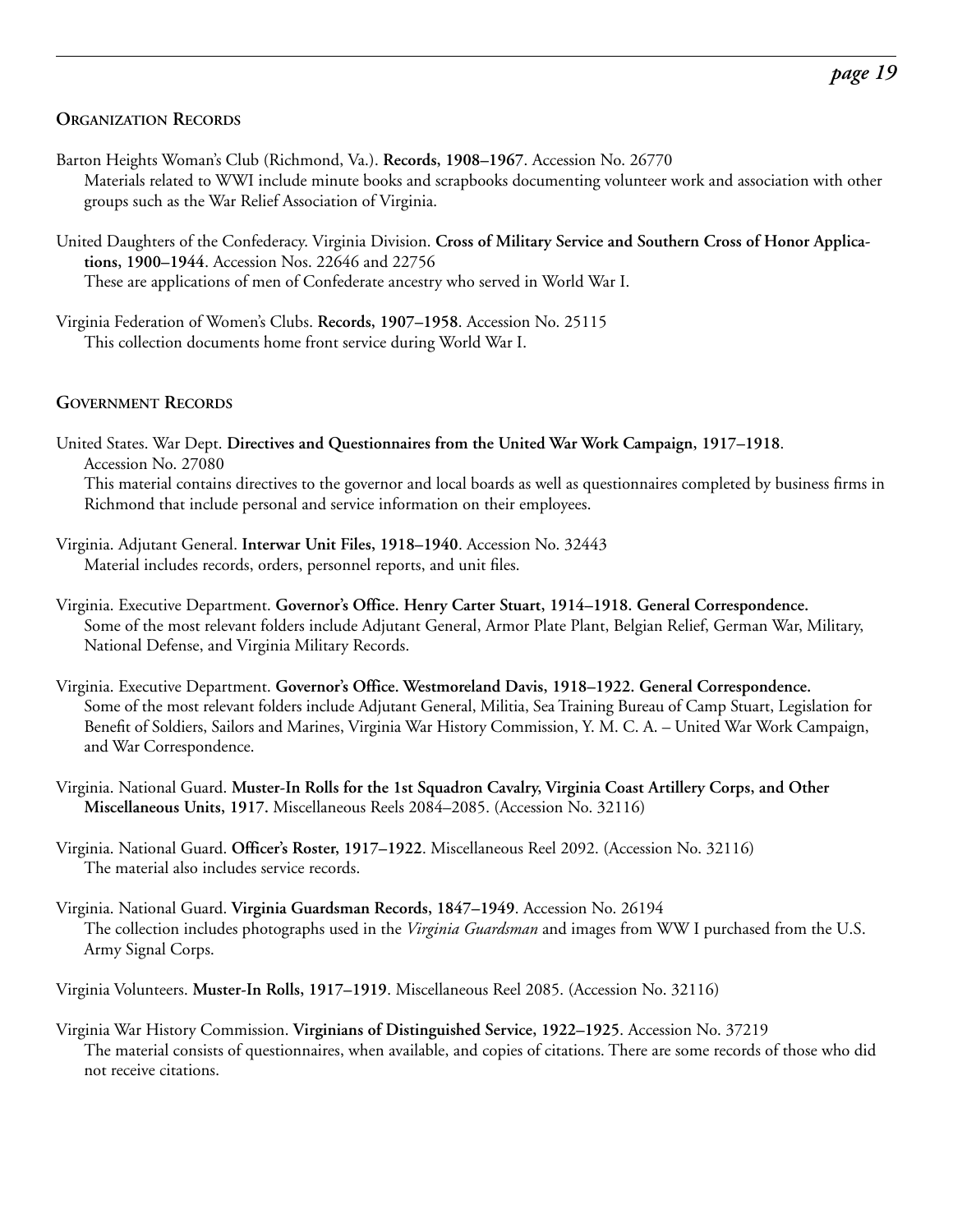# **MAP COLLECTION**

The map collection of The Library of Virginia includes six maps related to World War I but, with the exception of the following item, none have any apparent direct connection to Virginia's participation in the war and thus, are outside the scope of this bibliography.

United States. Army. 1st Division. *World War Records. First Division, A.E.F., Regular. Atlas.* Washington, D.C.: 1928–1930. D570.3 1st A4 **Base Maps and Overlays (**Atlas of 26 leaves of maps, in addition to 42 overlays) in Map Collection, 4th stack, Oversize map case no. 2).

Maps documenting the operations of the First Division. For further information, see Brooks, Vincent. "The Official War Atlas of the 1st Division, American Expeditionary Force." *Virginia Cavalcade* 50(Summer 2001):142–143.

# **SPECIAL COLLECTIONS**

#### **PICTURE COLLECTION**

Hanging Files. **World War, 1914–1918 – France.** With the Americans in the Argonne . . . "Old Virginia Never Tires"

#### Hanging Files. **World War, 1914–1918 – Paris Peace Conference.**

Most items in this file show President Woodrow Wilson either at the conference or enroute.

#### Hanging Files. **World War, 1914–1918 – Virginia.**

This file contains approximately 60 items, the majority of which are group photographs of personnel in Virginia military units such as the 111th Field Artillery, the 116th Infantry, the 183rd Infantry, the Coast Artillery Corps (1st, 409th and 410th Companies), Ambulance Co. #110, and Base Hospital No. 45. Most of these items were originally in the possession of the Adjutant General's Office and appear to be from 1922–1925. Nevertheless, they are included here, as it is reasonable to assume that many of the soldiers pictured had participated in the war.

Mann, Harry C. **Mann Collection**. Collection (30 boxes) of glass plate negatives of Harry C. Mann, commercial photographer, Norfolk, Va., 1906–1926. Prints have been made from negatives and cataloged according to subject. The majority of prints were on the Norfolk area. These have been filed in a separate file marked "Mann Collection". The other items have been filed in the regular collection. (Cl:8)

The photographs in this collection will be included in The Library of Virginia's digital collection.

- **The McGuire Unit. U.S. Army Base Hospital No. 45.** Approximately 172 negatives, black and white, sizes vary. Collection donated by the estate of Dr. Thomas Fletcher. Cl:45
- **The McGuire Unit. U.S. Army Base Hospital No. 45. Toul, France.** Album of Photographs with 107 pages total; 133 photographs total measuring 7.6 x 11.2 cm. to 15.8 x 23 cm. (11 photographs unattached to album, 48 postcards attached/unattached to album). Accession No. 96-76060 (Cl:81)

#### **BROADSIDE COLLECTION**

The broadside collection of The Library of Virginia includes at least thirteen broadsides related to World War I. The two items listed below are specifically related to Virginia.

**Documentary Poster Collection-W. W. I.** Film 361

**To whom it may concern: ... slanderous reports have been circulated amongst the citizens of our country, reflecting on the patriotism of our respected fellow-townsman, Geo. Vogt and we, the undersigned, take pleasure, unsolicited, in branding all such reports ... false ...** Luray, Va.: Luray Print. Co. 191-. Broadside 191- T6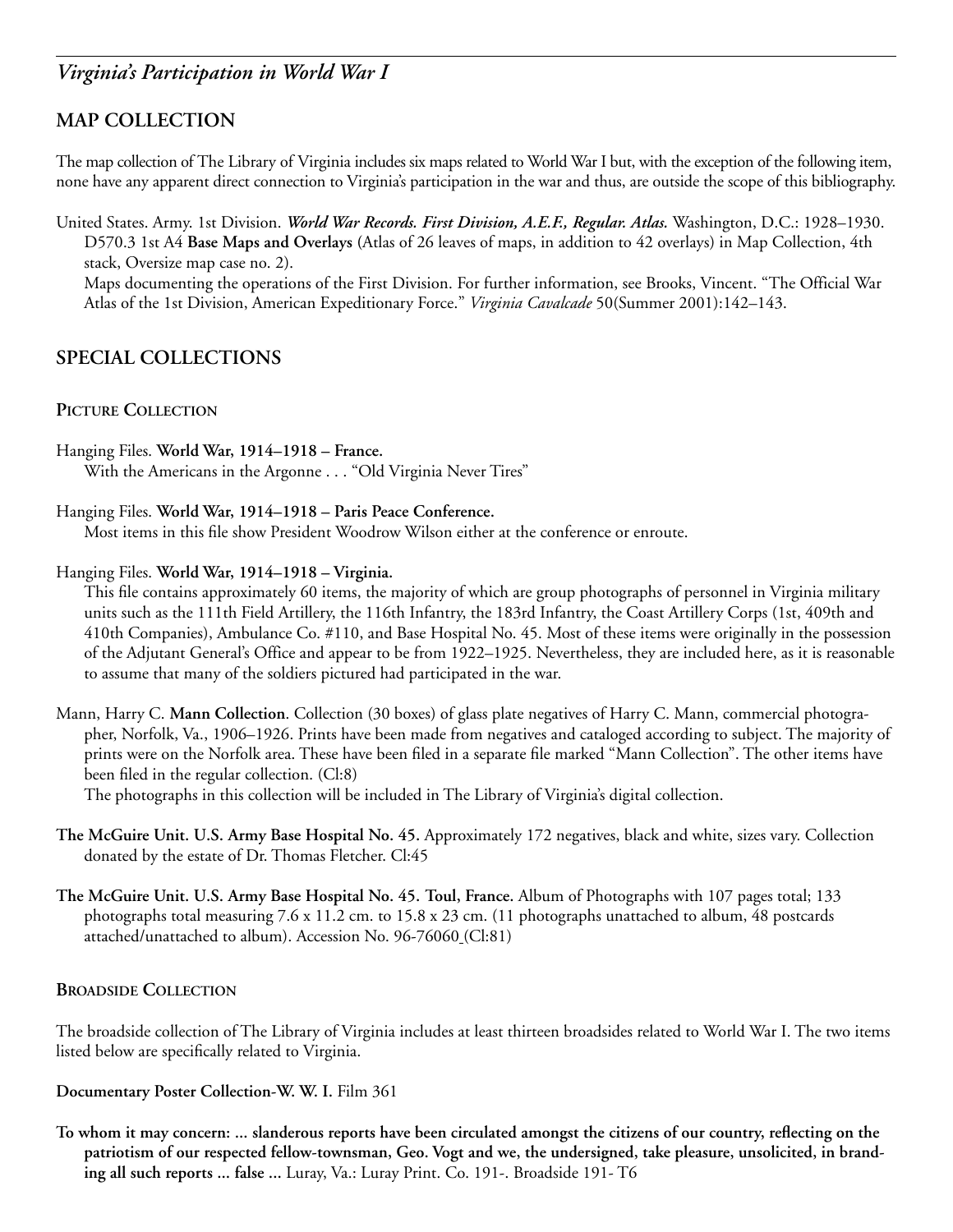#### **ARTIFACTS COLLECTION**

**Lusitania Medal (facsimile). Presented to library by Powhatan Breeden, Jr., 1915. Vault Cart/1/a/Box 438**

**Iron Cross Pin. Given for gold contribution in Germany during WW I with attached paper that reads, "In order to show fidelity to the old fatherlands, I gave it in time of stress gold for this iron." c1917. Vault Cart/1/a/Box 438**

# **ELECTRONIC COLLECTIONS**

#### **DIGITAL COLLECTION**

**Hampton Public Library and the City of Hampton Historical Collection Photographs.** Keyword search on "world war" yields 5 relevant images. < www.lva.lib.va.us/>

**Newport News Public Library Photographs**. Keyword search on "world war" yields 1 relevant image. < www.lva.lib.va.us/>

**Suffolk Public Library Photographs**. Keyword search on "world war" yields 2 relevant images. < www.lva.lib.va.us/>

**Tazewell County Photographs**. Keyword search on "world war" yields 40 relevant images. < www.lva.lib.va.us/>

**Virginia Historical Inventory**. Keyword search on "world war" yields 21 relevant items out of 25 total hits. < www.lva.lib.va.us/ >

#### **World War I History Commission Questionnaires Database**. Virginia's World War I History

Commission conducted a survey of World War I veterans in Virginia through the use of a printed questionnaire. The World War I History Commission Questionnaires Database is a fully-searchable database of over 14,900 records, one for each questionnaire respondent, accessible by name, city/county, and race. Each record is also linked to digitized images of each page of the questionnaires, as well as any accompanying material such as photographs and additional pages submitted by the respondents. < www.lva.lib.va.us/ >

#### **WORLDWIDE WEB**

#### **Histories**

**The Aerodrome.** < www.theaerodrome.com/ >

- **Augusta Military Academy Alumni Association.** Although the school is now closed, the AMA Alumni Association is alive and well. Click on the "history" and "museum" links to find out more about this Fort Defiance, Virginia, school's contributions to the Great War. < www.amaalumni.org/ >
- **Doughboy Center. <** www.worldwar1.com/dbc/ >
- **3rd Battalion 116th Infantry Regiment**, 1st Brigade "Stonewall" 29th Infantry Division (Light) Virginia Army National Guard. [<http://ourworld.compuserve.com/homepages/sfd/>](http://ourworld.compuserve.com/homepages/sfd/)
- **29th Infantry Division.** <www.29thinfantrydivision.com/>
- **World War I Trenches on the Web.** < www.worldwar1.com/ >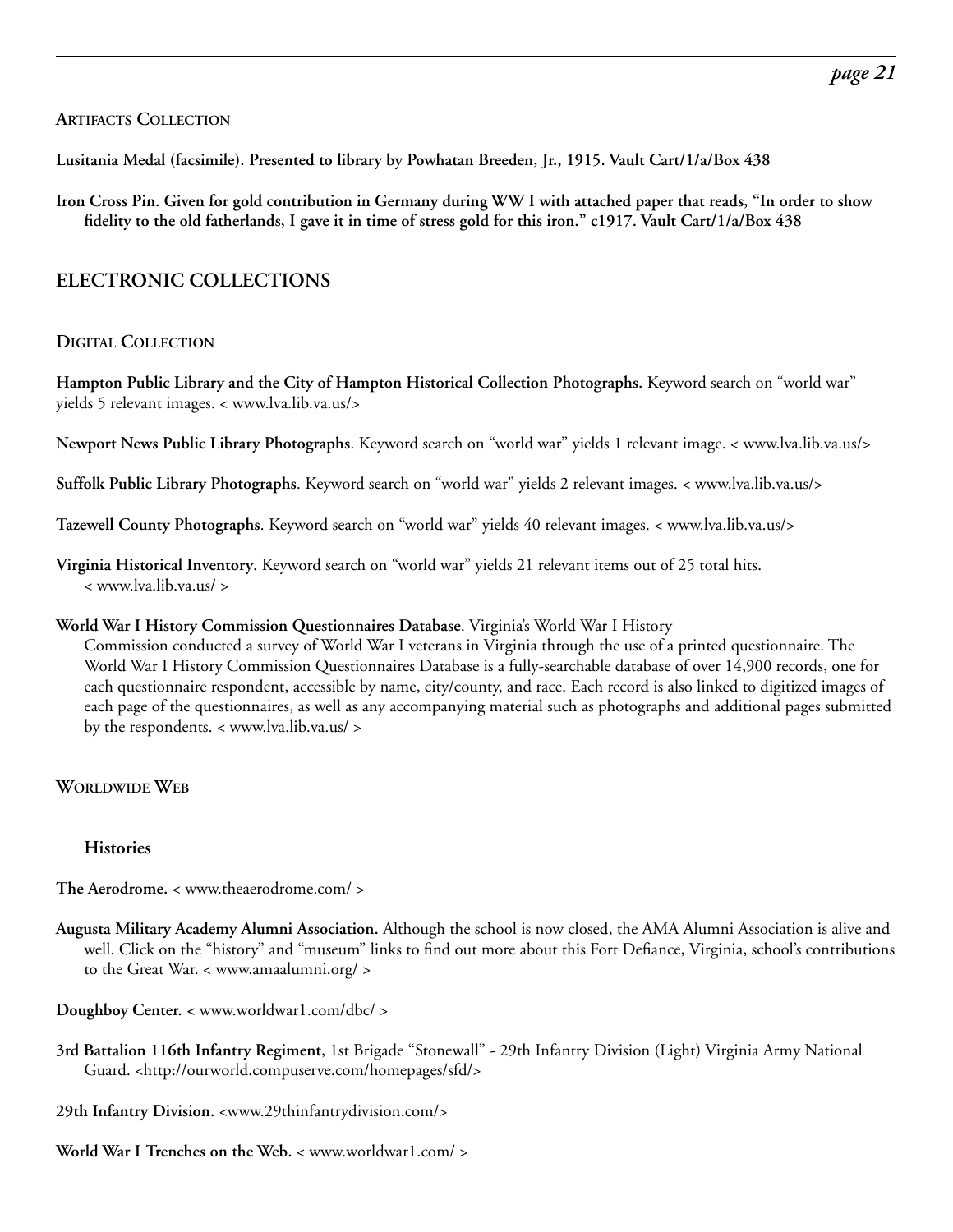#### **Libraries, Museums, etc.**

- **General Douglas MacArthur Memorial, Norfolk, Virginia.** The MacArthur Memorial's extensive collection of military and personal artifacts allows visitors to discover the compelling story of General of the Army Douglas MacArthur and the millions of American men and women who served our nation during the Spanish American War, World War I, World War II, and the Korean War. [<http://sites.communitylink.org/mac/>](http://sites.communitylink.org/mac/)
- **George C. Marshall Foundation.** The library and museum collections emphasize General Marshall's career from 1900–1960 and his leadership during World War I and World War II. <www.gcmarshallfdn.org/>
- **George H. Williams World War I Aviation Library.** <www.utdallas.edu/library/special/aviation/ww1g1.html>
- **Hampton Roads Naval Museum, Norfolk, Virginia.** The museum's exhibits are arranged in chronological order. The final section, "US Navy Takes the Lead: World War I to the Present Day," centers on the relationship between the Navy and the city of Norfolk during the tumultuous years of world war and beyond. <www.hrnm.navy.mil/>
- **Marine Corps Historical Center, Washington Navy Yard, Washington, DC.**<www.usmc.mil/historical.nsf/History>
- **The Mariner's Museum, Newport News, Virginia.** Follow the "Research Library and Archives" link to search for materials on "World War I" or the "Great War". <www.mariner.org/>
- **National Archives and Records Administration.** A search of the NARA web pages on the term "World War I" yields several very useful articles and links to other websites. <www.nara.gov/>
- **Naval Historical Center, Washington Navy Yard, Washington, DC.** <www.history.navy.mil/index.html>
- **U. S. Army Military History Institute.** [<http://carlisle-www.army.mil/usamhi/>](http://carlisle-www.army.mil/usamhi/)
- **U. S. Army Quartermaster Museum, Fort Lee, Virginia.** Since 1957 the Quartermaster Museum has preserved the history and heritage of the U.S. Army Quartermaster Corps, the Army's oldest logistic branch. For more than two centuries Quartermaster soldiers have fed, clothed and equipped the United States Army. Various links lead to World War I information. <www.qmmuseum.lee.army.mil/>
- **U. S. Army Women's Museum, Fort Lee, Virginia.** Fort Lee has significant historical ties to the Women's Army Corps. Various links lead to World War I information. <www.awm.lee.army.mil/>
- **Valentine Museum, Richmond, Virginia.** This museum and its library are the places to go for materials on Richmond's contributions to the Great War. <www.valentinemuseum.com/>
- **Virginia Aviation Museum, Richmond, Virginia.** The Virginia Aviation Museum is a division of the Science Museum of Virginia. This site includes descriptions and images of airplanes on display, including two World War I vintage aircraft. <www.vam.smv.org/>
- **Virginia Historical Society.** Follow the "Research " link to search the library, manuscript, photograph and museum collections for materials on Virginia's participation in World War I. <www.vahistorical.org>
- **Virginia Military Institute.** Various links lead to significant information on Virginia's participation in World War I. In particular, the links to "research centers", "library" and "directory/search" yield the relevant material. <www.vmi.edu/>
- **The Virginia War Museum, Newport News, Virginia.** <www.warmuseum.org/>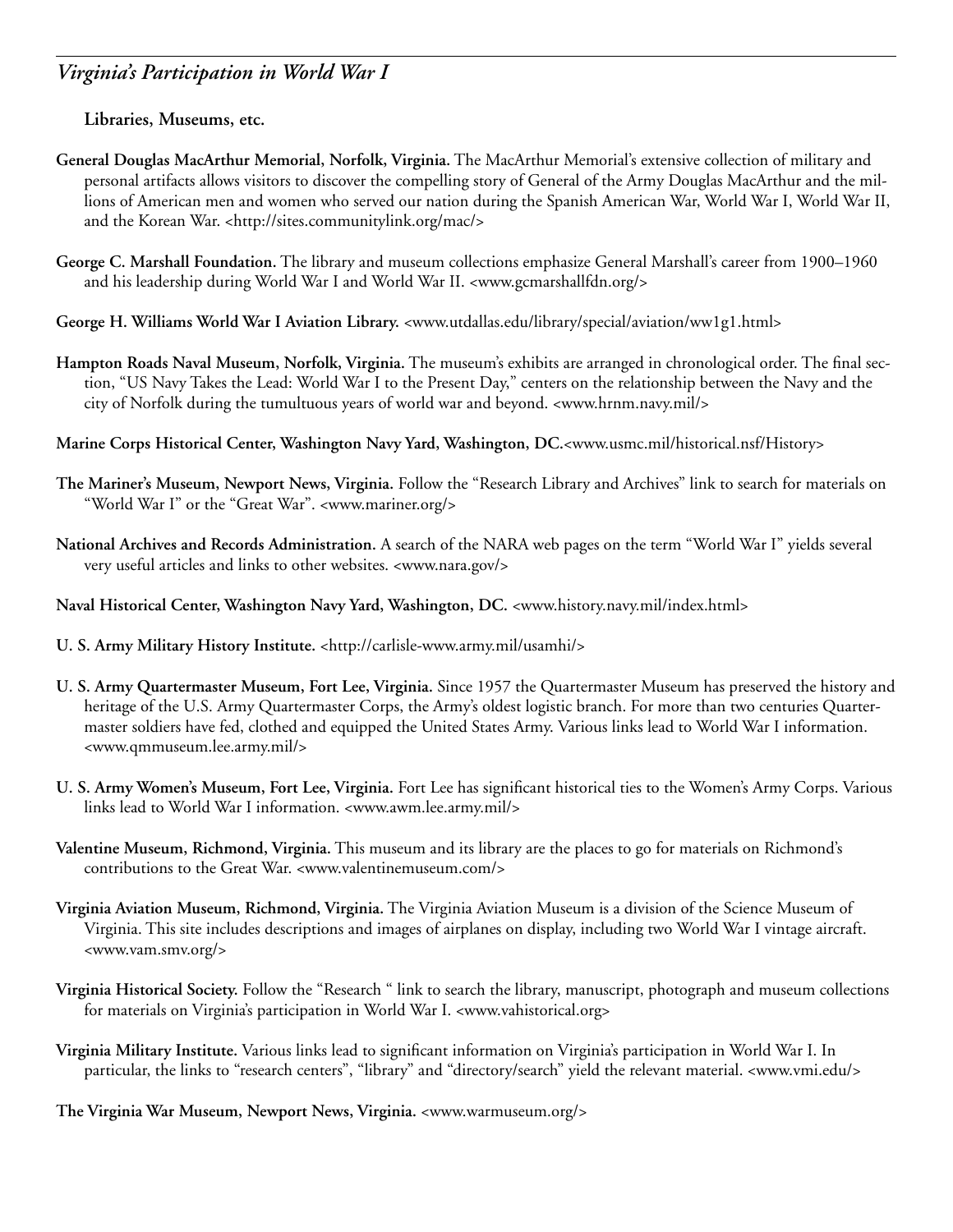#### **Registers—Rosters**

**Muster Rolls of the Virginia Volunteers 1917–1920.** The Virginia Volunteers was the state's solution to being left without a National Guard during World War I. These men voluntarily joined the Virginia Volunteers organization for service within the state at the call of the governor. When World War I was over, and the National Guard resumed its pre-war position as Virginia's militia, the Virginia Volunteers were disbanded. < www.ls.net/~newriver/va/vavolww1.htm>

**Virginia Soldiers Who Fought in WWI.** <www.rootsweb.com/~usgenweb/va/military/wwi.htm>

#### **Registers—War Dead**

- **American Battle Monuments Commission.** The Commission was established by Congress to honor the accomplishments of the American Armed Forces where they have served since World War I. The Commission maintains a listing of those interred at the American military cemeteries overseas and those Missing in Action from World War I, World War II, Korea, and Vietnam. <www.abmc.gov/>
- **Page County, VA WW I Roll of Honor.** <www.rootsweb.com/~vagspc/wwiroll.htm>
- **Virginia Military Dead Database.** A fully-searchable database of over 3,500 records, accessible by name, city/county, race, branch of service, date and cause of death. <www.lva.lib.va.us/>
- **War Memorial for Halifax County War Dead.** <www.gazettevirginian.com/war.html >
- **U.S. Navy Hospital Corps and Dental Technician History Page.** Includes histories of the corps and names of medical personnel killed in action. [<http://navymedicine.med.navy.mil/med00hc/history/HistoryHome.htm>](http://navymedicine.med.navy.mil/med00hc/history/HistoryHome.htm)

#### **Miscellaneous**

- **Great War Association.** The Great War Association is an organization dedicated to fostering WW I reenacting and the remembrance of the Great War. Several of the reenactor units linked to this site are based in Virginia and/or commanded by Virginians. <www.great-war-assoc.org/>
- **U.S. Merchant Ships, Sailing Vessels, and Fishing Craft Lost from all Causes during World War I.** This site was created, and is maintained, by the U. S. Maritime Service Veterans organization.<www.usmm.org/ww1merchant.html>
- **U. S. Navy Ships Sunk or Damaged from Various Causes during World War I.** This site was created, and is maintained, by the U. S. Maritime Service Veterans organization. <www.usmm.org/ww1navy.html>
- **Virginia Cavalcade Searchable Table of Contents.** Search on "world war" and "great war" yields at least ten relevant articles. <www.lva.lib.va.us/>
- **Woodrow Wilson Birthplace & Museum.** The museum, located in Staunton, Virginia, offers a look into Wilson's public life, from his Princeton study to his historic peace efforts before and after World War I. <www.woodrowwilson.org/>
- **Woodrow Wilson International Center for Scholars.** The Woodrow Wilson International Center for Scholars is the official U.S. memorial to Woodrow Wilson, twenty-eighth president of the United States. [<http://wwics.si.edu/>](http://wwics.si.edu/)